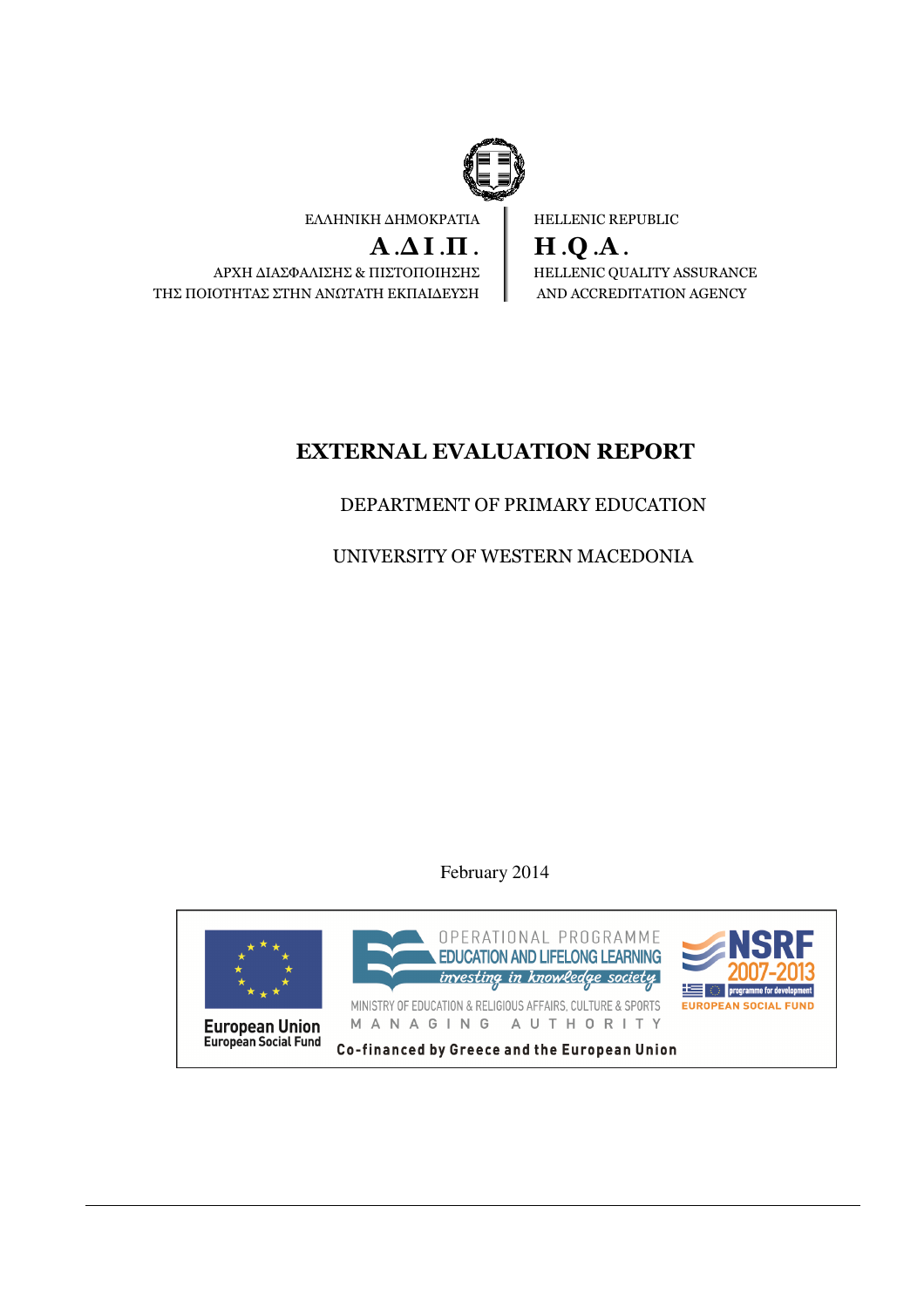# TABLE OF CONTENTS

# The External Evaluation Committee

### Introduction

I. The External Evaluation Procedure

• Brief account of documents examined, of the Site Visit, meetings and facilities visited.

- II. The Internal Evaluation Procedure
	- Comments on the quality and completeness of the documentation provided and on the overall acceptance of and participation in the Quality Assurance procedures by the Department .

### Α. Curriculum

#### APPROACH

- Goals and objectives of the Curriculum, structure and content, intended learning outcomes.
- IMPLEMENTATION
	- Rationality, functionality, effectiveness of the Curriculum.

RESULTS

- Maximizing success and dealing with potential inhibiting factors.
- IMPROVEMENT
	- Planned improvements.

#### B. Teaching

APPROACH:

• Pedagogic policy and methodology, means and resources.

IMPLEMENTATION

- Quality and evaluation of teaching procedures, teaching materials and resources, mobility.
- RESULTS
	- Efficacy of teaching, understanding of positive or negative results.

IMPROVEMENT

• Proposed methods for improvement.

#### C. Research

#### APPROACH

• Research policy and main objectives.

IMPLEMENTATION

• Research promotion and assessment, quality of support and infrastructure.

RESULTS

• Research projects and collaborations, scientific publications and applied results. IMPROVEMENT

• Proposed initiatives aiming at improvement.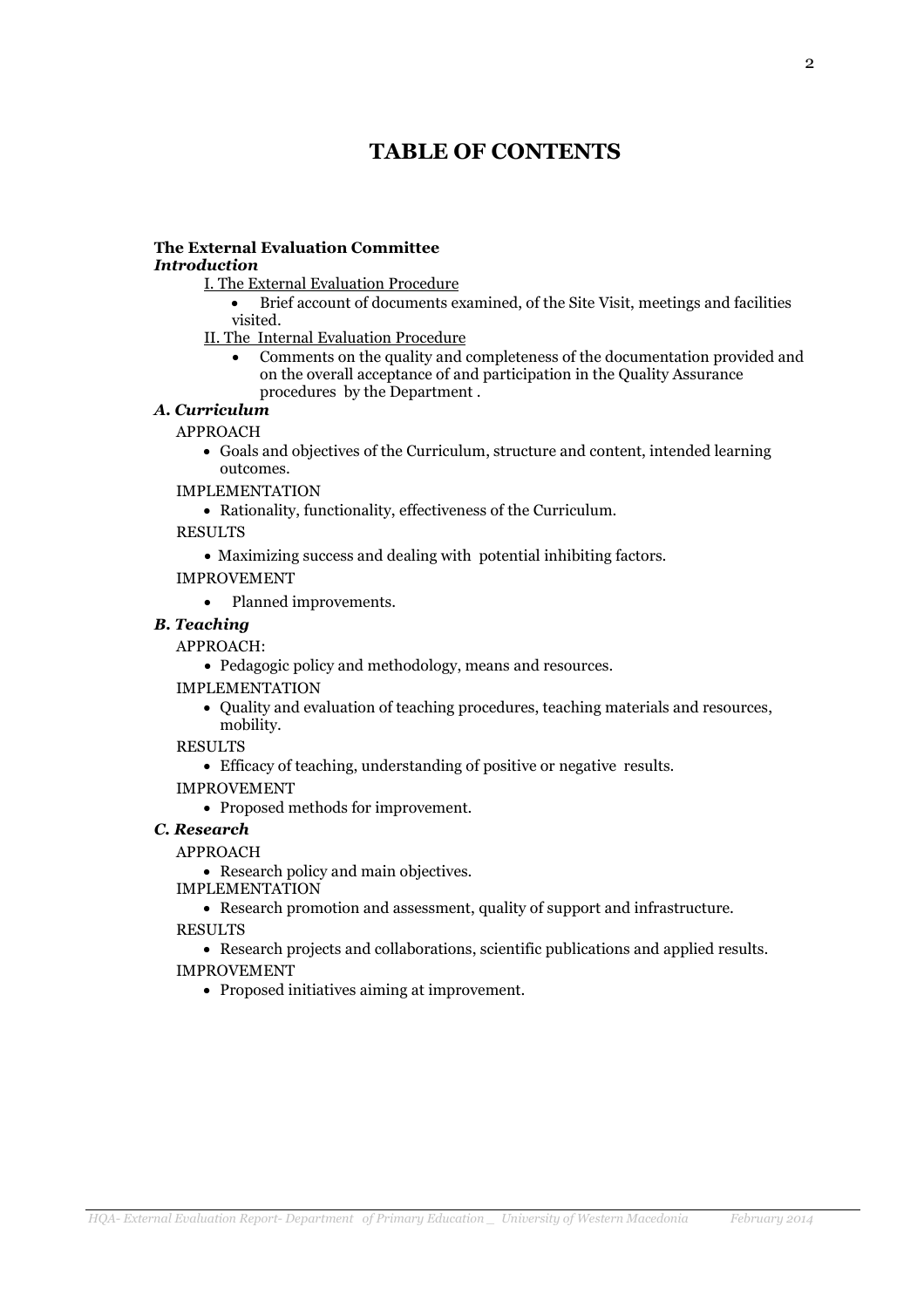#### D. All Other Services

#### APPROACH

• Quality and effectiveness of services provided by the Department.

- IMPLEMENTATION
	- Organization and infrastructure of the Department's administration (e.g. secretariat of the Department).

RESULTS

- Adequateness and functionality of administrative and other services.
- IMPROVEMENTS
	- Proposed initiatives aiming at improvement.

#### Collaboration with social, cultural and production organizations

- E. Strategic Planning, Perspectives for Improvement and Dealing with Potential Inhibiting Factors
	- Short-, medium- and long-term goals and plans of action proposed by the Department.

#### F. Final Conclusions and recommendations of the EEC on:

• The development and present situation of the Department, good practices and weaknesses identified through the External Evaluation process, recommendations for improvement.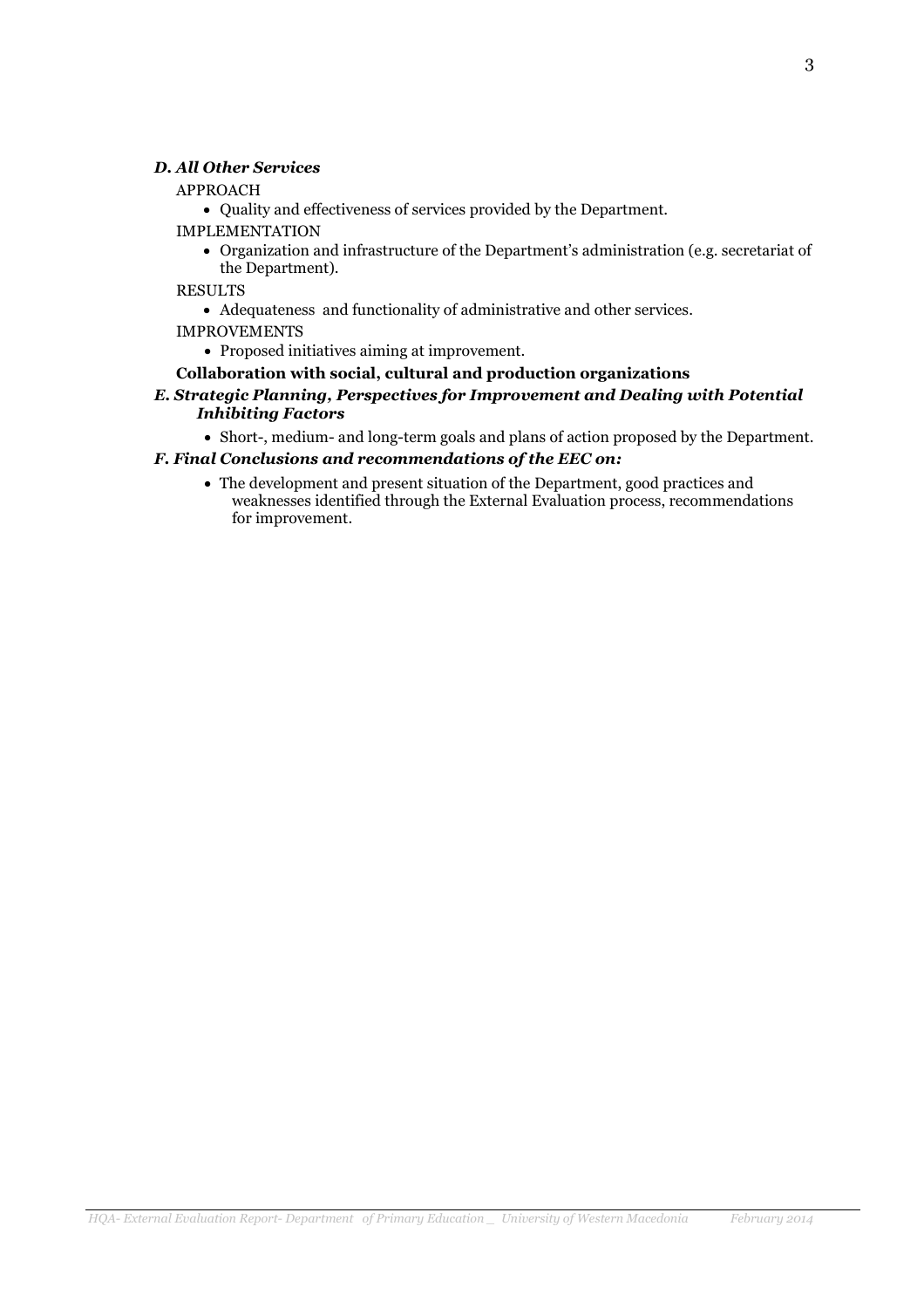#### External Evaluation Committee

The Committee responsible for the External Evaluation of the Department of Primary Education of the University of Western Macedonia consisted of the following five (5) expert evaluators drawn from the Registry constituted by the HQA in accordance with Law 3374/2005 :

- 1. *Dr Stephanos Efthymiadis Professor, Dean of the School of the Humanities and the Social Sciences, Open University of Cyprus, Cyprus*  (Coordinator)
- 2. *Dr Petros Gougoulakis Associate Professor, Department of Education, Stockholm University, Sweden*
- 3. *Dr Helène Papadoudi-Ros*

*Maître de Conférences, Laboratoire Interuniversitaire des Sciences de l'Éducation et de la Communication, Université de Lorraine / Nancy II, France* 

- 4. *Dr Despina Varnava–Marouchou Assistant Professor, Management &* Μ*arketing Department, European University, Cyprus*
- 5. *Dr Manolis Koutouzis Assistant Professor, Educational Leadership, Department of Educational Sciences, European University, Cyprus*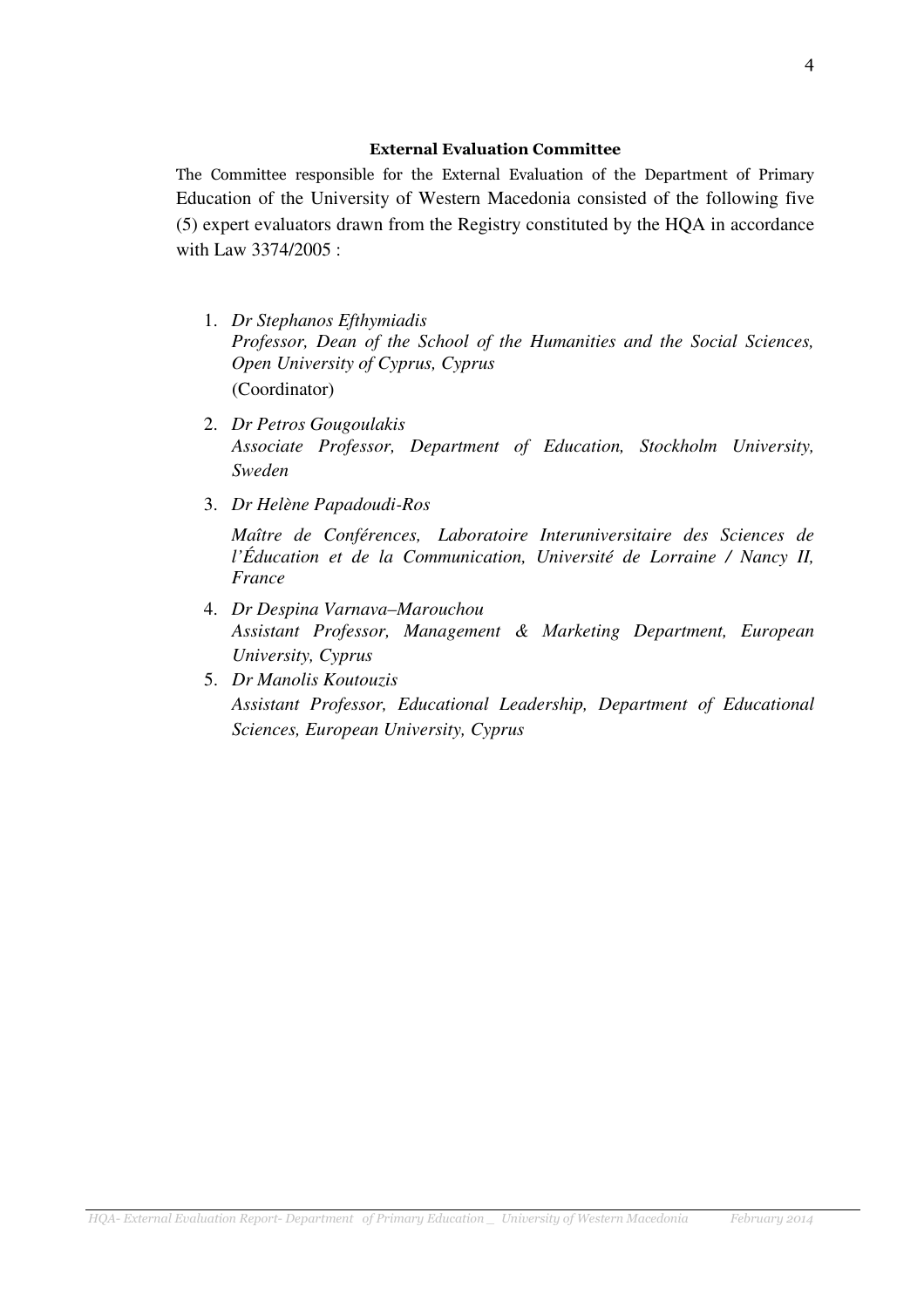N.B. The structure of the "Template" proposed for the External Evaluation Report mirrors the requirements of Law  $3374/2005$  and corresponds overall to the structure of the Internal Evaluation Report submitted by the Department.

The length of text in each box is free. Questions included in each box are not exclusive nor should they always be answered separately; they are meant to provide a general outline of matters that should be addressed by the Committee when formulating its comments.

#### Introduction

- - The External Evaluation Procedure
- After an introductory meeting at the offices of the Hellenic Quality Assurance Agency for Higher Education (HQA), the External Evaluation Committee (henceforth: Committee) visited the Department of Primary Education (henceforth: Department; also abbreviated as 'DPE') on the campus of the University of Western Macedonia at Florina from 24 to 26 February 2014. To prepare for the visit, the Committee members had individually read and studied the Internal Evaluation Report (including other relevant documents) which the Department had earlier submitted to ADIP/HQA. The Committee also had access to links from the University website. During the on-site visit, the Department Head provided a CD-ROM with all documents pertaining to the evaluation material and packets assembled by the DPE staff. During the presentation of the Department's *Curriculum* and Teaching Activities, the Committee received further material requested by its members like the proposal for restructuring the Master's Programme, for the establishment of new and renewal of old Laboratories, and hard copies of student written work (*i.e*., PhD, Master, and graduate theses). Additional material for the Strategic Planning was also submitted at a later stage of the Evaluation Process.
- On 24 February 2014, the Committee members were welcomed at the airport Makedonia of Thessaloniki by the Department Head (Professor Konstantinos Photiades) and the member of the MODIP (Associate Professor Demetris Pneumatikos) and were transported to Florina by car. After the check-in at a local hotel, they were conveyed to the University campus for a first meeting with the five members of the Department's Internal Evaluation Committee (Professors Konstantinos Photiadis, Demetris Pneumatikos, Sophia Eliadou-Tachou, Anna Spyrtou, and George Iordanides). During this meeting they had an overview of the University and the Department and were acquainted with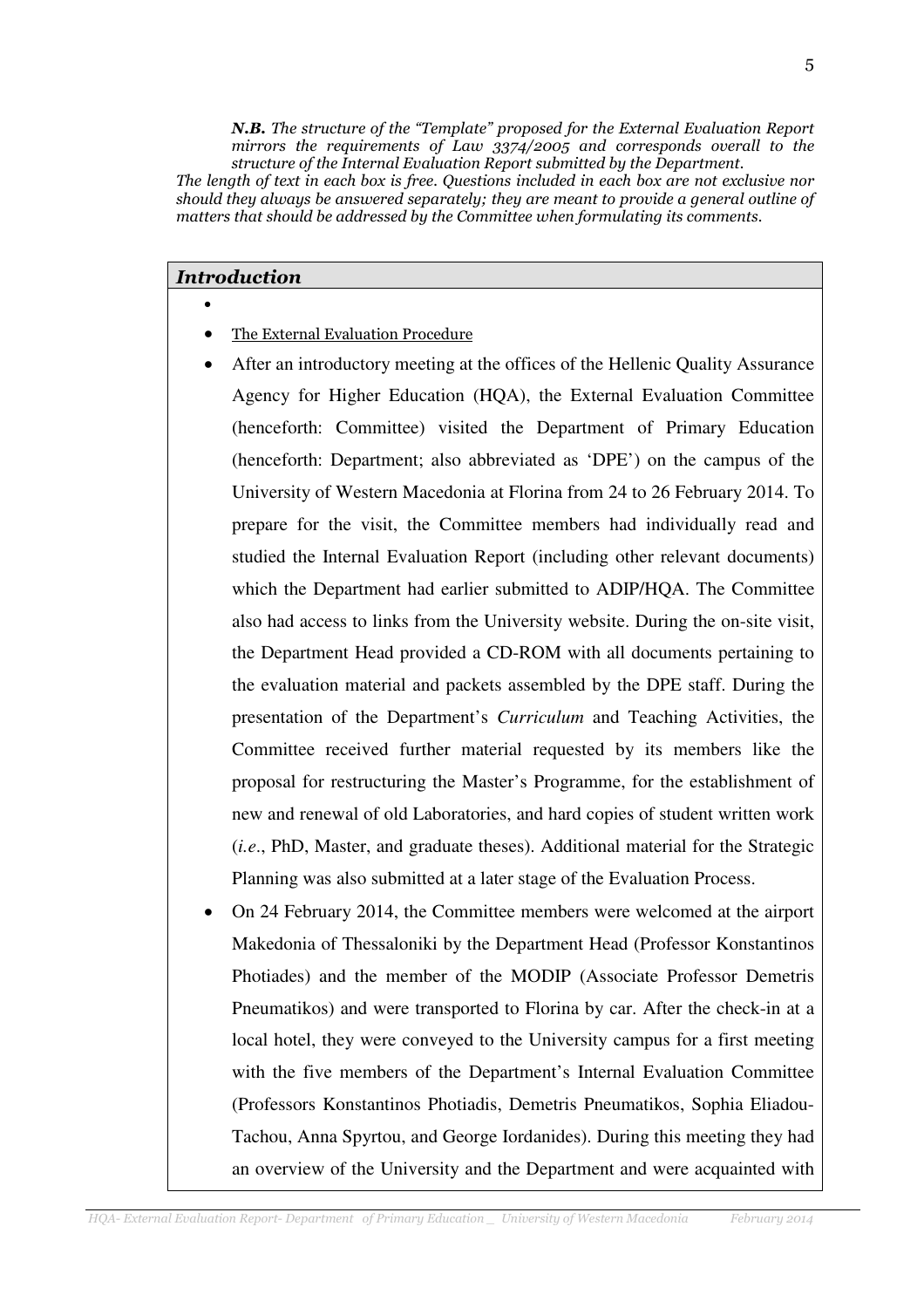the problems which have affected the institution's function in the last years. In the next morning, the Committee was again escorted to the Department, where they were welcomed by the faculty (22 'DEP' members, one of whom is the Dean of the School of Education) and Departmental support staff. During the all-day long visit, the Committee visited the Department's Secretariat and Research Laboratories, met undergraduate and postgraduate students and inspected the infra-structure of the Department. More precisely, the Committee met:

- The Academic staff (Senior and Junior Faculty)
- Laboratory associates from the Department
- Special technical staff members
- Undergraduate Students (around 15)
- Postgraduate students (over 30)
- PhD candidates (around 5)
- Administrative / secretarial staff
- Finally, in the evening of the same day the Committee had the opportunity to attend a musical concert masterfully performed by the Tsahourides brothers (one of whom is a teaching assistant at DPE) and witnessed the active participation of the students in the event. The Committee also watched a seven-minute documentary animation film (also available at the Youtube) on the electric power produced in Western Macedonia and the potential of its development. This film is the product of the Laboratory of Physics and was integrated into a European research project.
- On the next day (26 February 2014) the Committee visited the Laboratories of Computer-New Technologies and Physics. The sojourn at Florina was rounded up with visiting the local Experimental (*Peiramatiko*) Primary School which supports the practicum (*praktiki askisi*) of the Department and is sustained in its activities by the Department's staff. In the late afternoon the Committee members reached the Makedonia airport of Thessaloniki and traveled back to Athens. Thereafter they met in three consecutive day-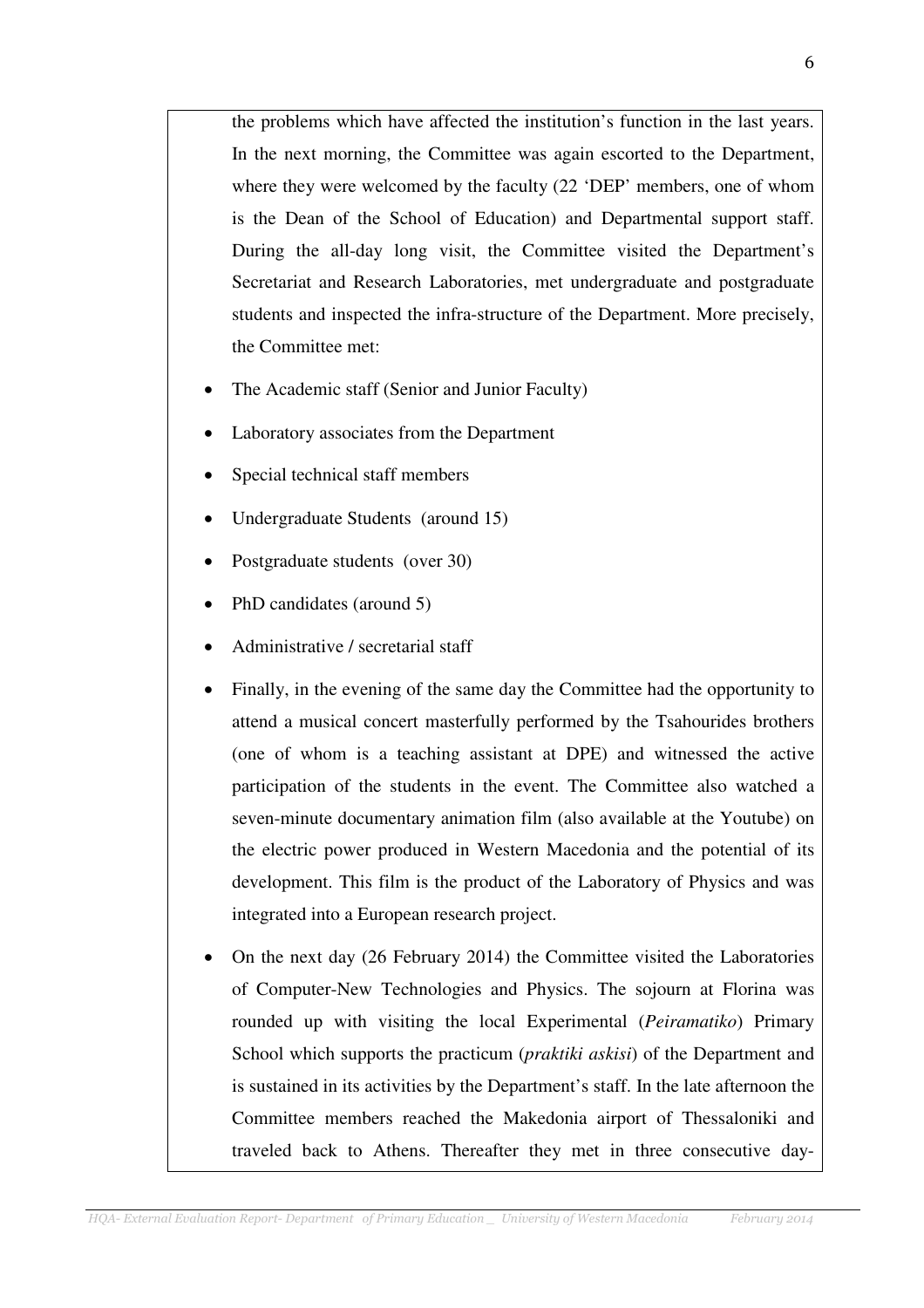meetings at the Acropolis Hill Hotel to work on the External Evaluation Report.

All in all, the Committee members have greatly appreciated the professionalism and full cooperation of all DEP members and other staff experienced during the evaluation process.

# Α. Curriculum

To be filled separately for each undergraduate, graduate and doctoral programme. APPROACH

1) Undergraduate

The goals and the objectives of the Curriculum were clearly stated by all the participants and their presentations. More specifically the main goal of the Curriculum is to prepare teachers as professionals, researchers and scientists in order to be effective in their professional life. There seems to be clear consideration of skills and knowledge required for effective teaching in Greek primary school which gives a more practical, training profile in the Curriculum as opposed to other academic profiles. This orientation is shared not only among staff members but also among students.

The way this objective is planned to be achieved is through the four (4) main components of the Curriculum:

- Educational Sciences
- Education in Specific Teaching Subjects
- Didactics
- Practicum (*Praktiki Askisi)*

DPE has adopted the European Credit Transfer System and has allocated sixty (60) ECTS in each year of study.

For graduation, the student has to complete fifty-six (56) courses comprising 240 ECTS units. Of the courses forty-two (42) are compulsory and fourteen (14) are elective. Practicum courses are both compulsory and elective. There is an elective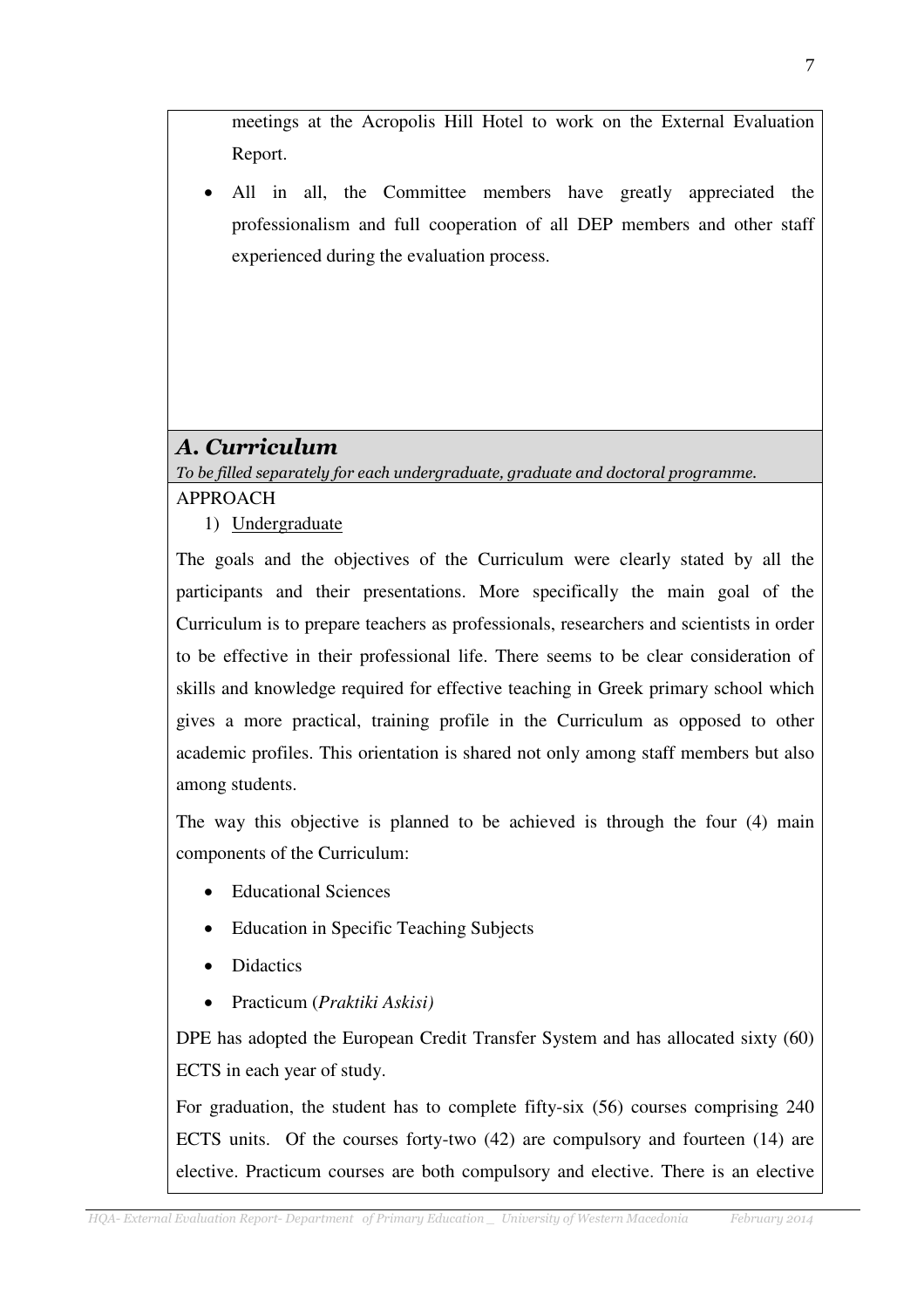graduate thesis which can replace three elective courses.

A decisive factor for the construction of Curriculum is the teacher skills and competences as required by the Greek Primary schools Curriculum. It is not, however, clear how these were assessed and pieced together. The department's experience and expertise as well as their close collaboration with the Experimental School at Florina have obviously contributed to the development of the Curriculum. As a result and to a great extent, the Curriculum is consistent with the requirements of Greek society as its main objective is to prepare effective and efficient teachers.

Another significant factor which has seriously affected the decisions concerning the Curriculum is the specialization areas of the available members of academic staff. Due to the significant shortage of staff during the last years and the unlikely appointment of new members in the future years, it has not been possible to cover with permanent staff fields such as Sociology of Education, Comparative Education, and School Psychology that are important and necessary for any department of Primary Education. Therefore, temporary appointments are used to cover relevant gaps. At the same time this results in imbalance and over-representation of some disciplines in the Curriculum.

Another characteristic of the Curriculum is that it does not include elements which could expand the graduates' scope and prospects as educators in Life Long Learning, as it exclusively focuses on primary education. Although Adult Education and Lifelong Learning are included in the Department's Foundation Document (PD 544/1989), they do not appear in the Curriculum.

DPE revises and partially renews its Curriculum every year. Revision and renewal depend on the availability of teaching staff. Since 2012, the Department has been in the process of a major revision of the Curricula. This has been postponed on account of the ongoing reform in Higher Education in Greece.

### IMPLEMENTATION

To align the Curriculum with its missions and goals, the Department offers an eightsemester, 56-course programme to undergraduate students. Each course carries a different number of ECTS. The Curriculum is rational and functional as it develops from theoretical courses in the first year of study to more practical and training courses from the second year onwards. There is an even distribution of the four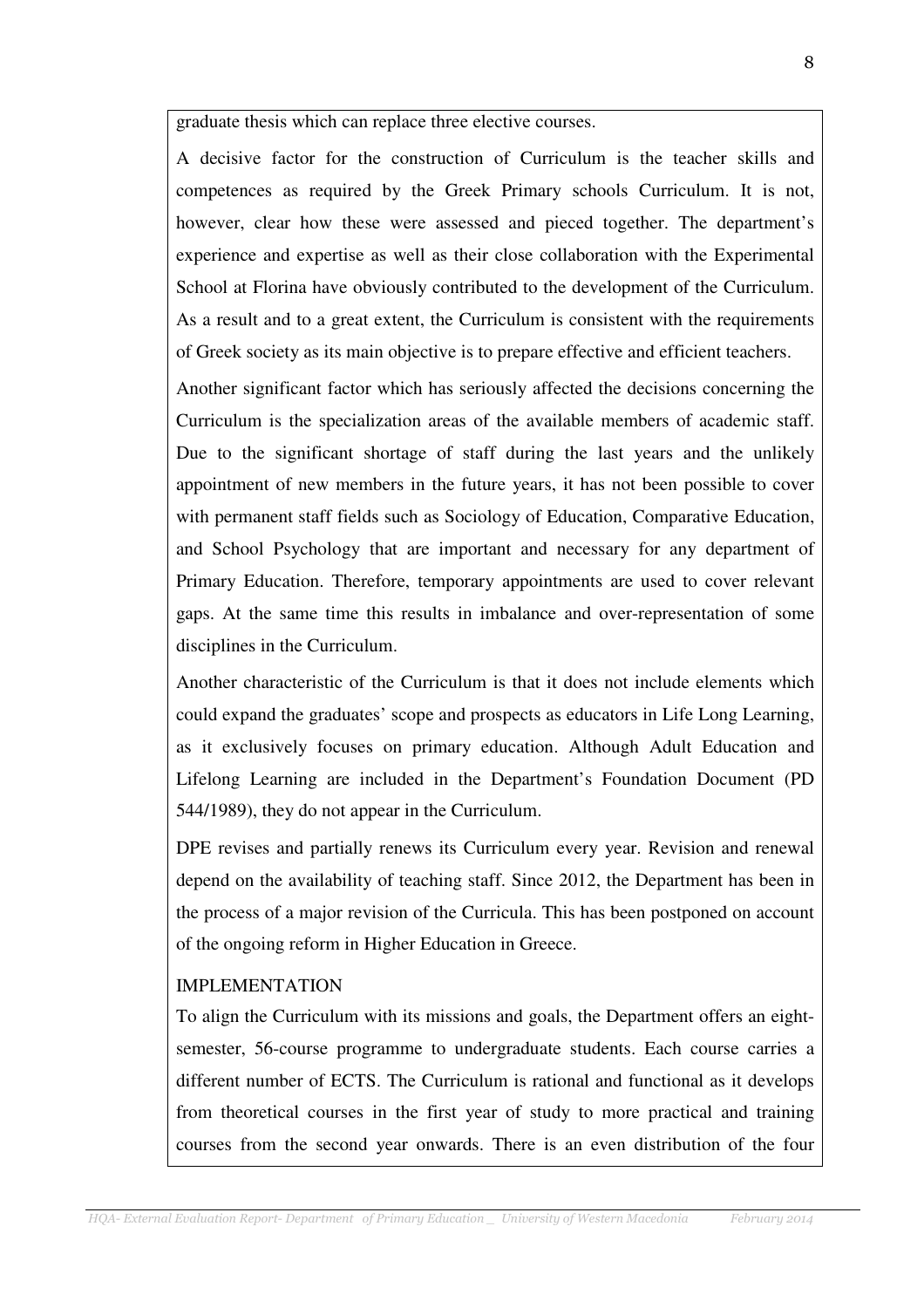different components of the Curriculum and the competences covered therein.

A significant part of the Curriculum is comprised by the practicum (17%) which involves the supervision by teachers employed in primary schools and as adjunct tutors detached to the University. Unlike in previous years and because of the country's financial crisis, the Department was implemented by only one such person during the current year, a fact which has seriously affected the smooth running of the practicum.

 The available infrastructure supports the implementation of the Curriculum at a satisfactory level. The Department hosts three officially established laboratories that serve undergraduate, postgraduate, and doctoral students. Three other operating laboratories are yet to acquire official status. In all six laboratories students have the opportunity to delve into their areas of scholarly interest with greater depth under the supervision of the teaching staff who express great enthusiasm for these interactive opportunities. Nevertheless, the Department lacks in the necessary supporting personnel, a fact that affects the efficiency of the laboratories' function.

The Curriculum is also supported by the library and electronic library facilities, an eclass platform, and also the Computer Laboratory.

### RESULTS

 The Department is achieving its goals as it provides the optimal preparation of students who seek careers as primary-school teachers. The Department lays much emphasis on the practicum (*Praktiki Askisi)*, thereby fulfilling its mission as a trainer of teachers who will enter Greek primary schools with the skills and applied training needed for success. The task of offering a practicum to large numbers of students is substantial, especially in view of the limited number of primary schools in the area of Florina. However, the Department has sought to find flexible ways to meet this incovenience, by establishing good relations with local schools and by the involvement of postgraduate students in supporting roles. To further support the practicum, the Department has launched the so-called Extended Practicum (*Dieurymeni Praktiki Askisi)*, which involves the training of students in alternative field experiences pedagogical in character (e.g. museums, environmental organizations, cultural institutions). Arguably, the Extended Practicum responds to the need that the Practicum of the main curriculum lead to acquiring knowledge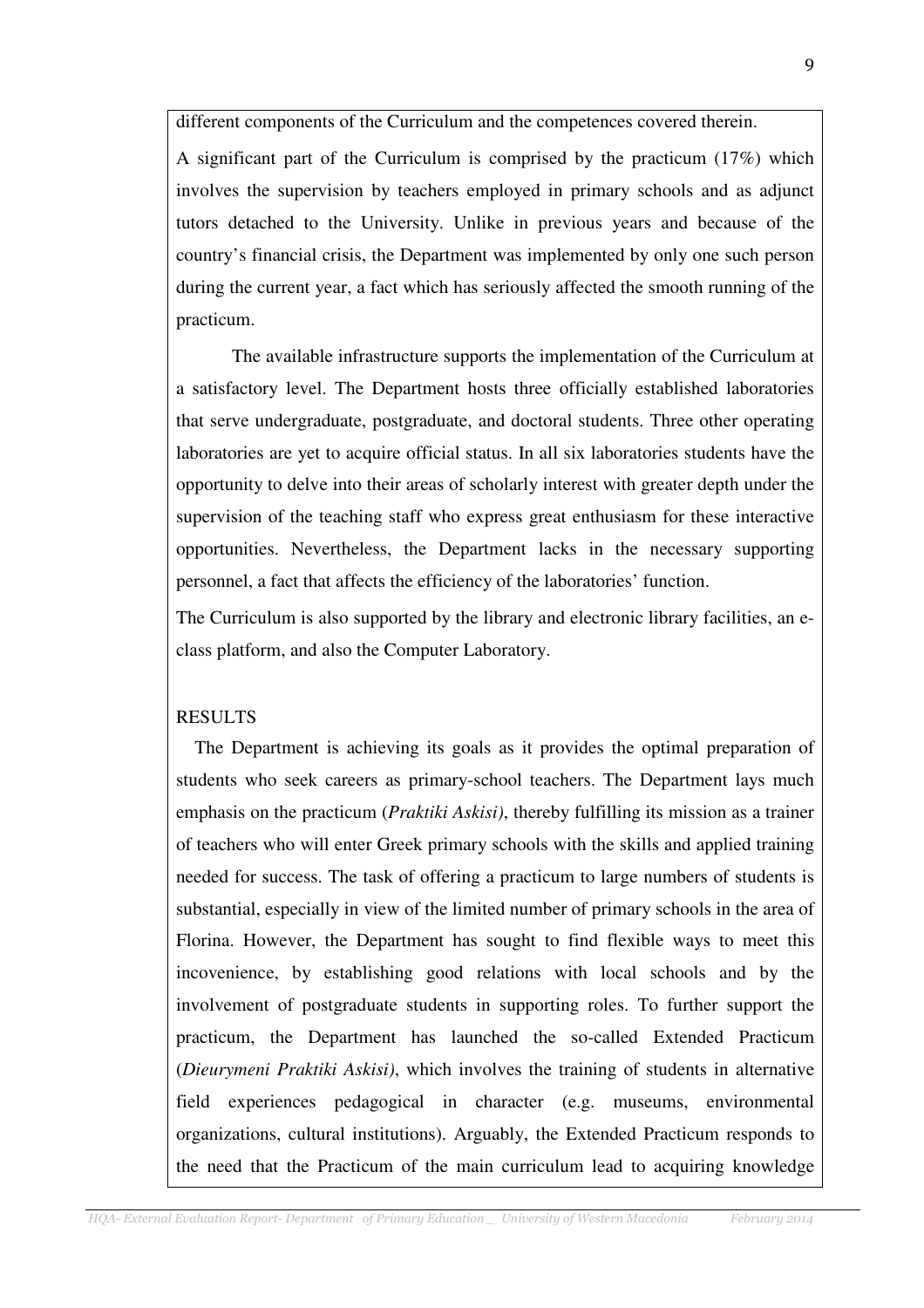about Life Long Learning. Interviews between the Committee and faculty and students substantiated the above.

### IMPROVEMENT

The Committee shares the Department's concern about some inconsistencies between the formulation and the implementation of the Curriculum. It also notes the Departement's willingness to improve it. In order to heal these inconsistencies, the Committee suggests that the Department consider enforcing a more balanced, mutual, and interrelated collaboration with the Department of Early Childhood Education. This will not only partially heal the problems arising from the reduction in staff numbers but will make possible the overall implementation of the Curriculum. Also, the Department could expand its scope and prospects by including a unit on Life Long Learning. It should be mentioned at this point that, towards developing this direction, the Department launched an ERASMUS Intensive Programme for three years (2009-2012), which could be tentatively re-contextualized in order to be integrated into the Curriculum in the future. This will somehow disentangle it from its exclusive focus on primary education.

# **POSTGRADUATE PROGRAMS:**

The Department offers two postgraduate programmes: a) in Educational Sciences (*Epistimes tis Agogis)* b) in Museology (in cooperation with three departments of the Aristotelian University of Thessaloniki). The first admits eighteen (18) students and the second thirty (30) students every two years.

- a) The postgraduate course in Educational Sciences offers three directions which correspond to three specialization areas:
	- i: Pedagogy and New Technologies
	- ii: Humanities and New Technologies
	- iii: Science and New Technologies

In all three directions there are four (4) compulsory courses in the first semester (7.5 ECTS for each of them) and one compulsory course in the second and third semesters (10 ECTS each). In addition, in the second and third semesters students attend courses according to the direction they choose (two courses/semester – 10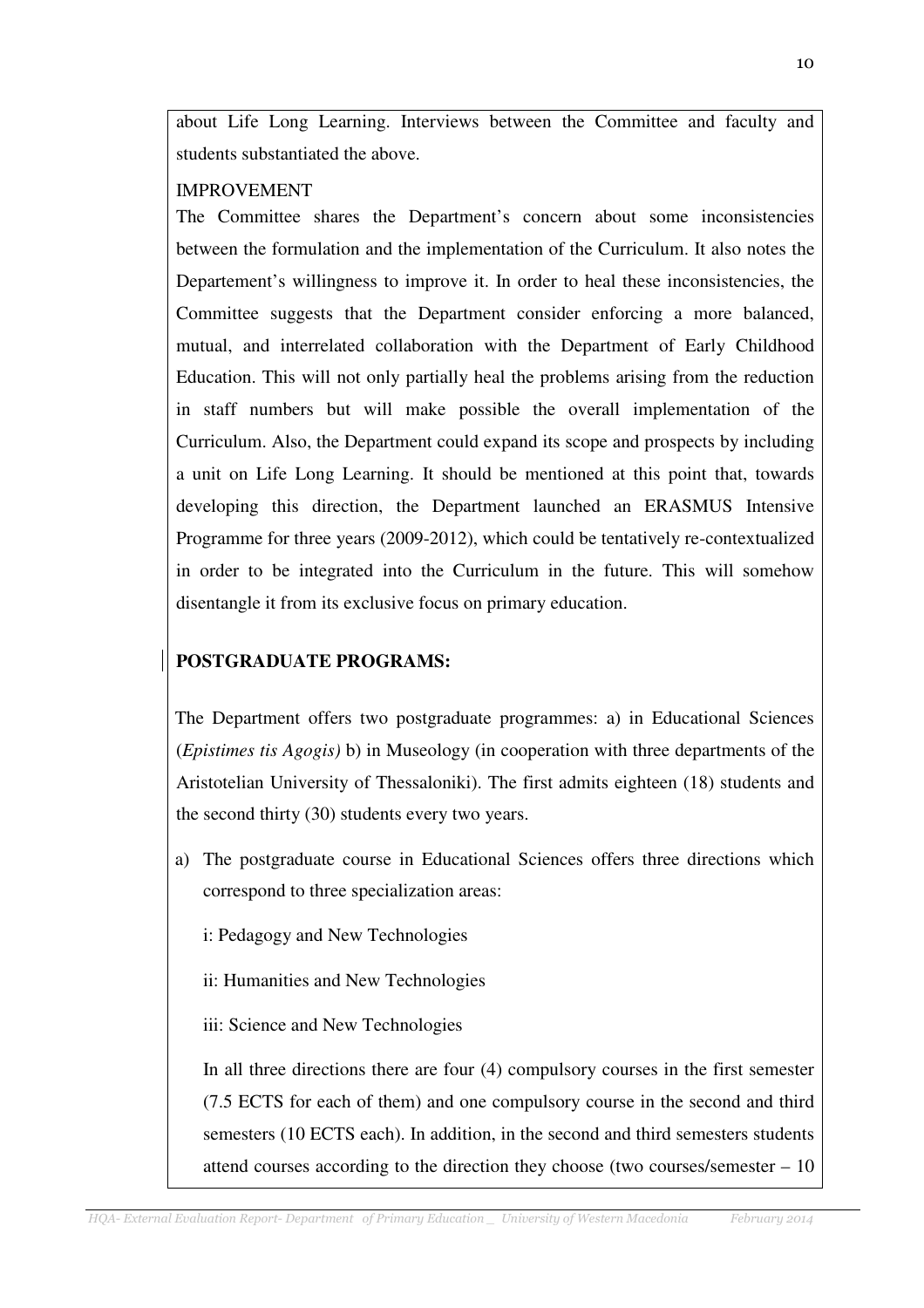ECTS each). During the fourth semester students write a dissertation which they present during a colloquium.

The Committee observed that in all three directions New Technologies forms the second component. However, this is inconsistent with the structure of the Curriculum as there are only two relevant courses (20/120 ECTS) reflecting the New Technologies. Taking into consideration the courses of the different directions it is not clear how New Technologies are incorporated and combined with the other courses, especially in the two first directions. In addition, the specialization areas do not correspond to the titles of courses appearing in the study guide. The above results in lack of coherence in the Curriculum in the different directions. In response to this, the faculty of the Department acknowledged the issue but explained that as from the next year the problem will be radically reconstructed. The proposed programmes seem to shift the focus of the postgraduate programmes.

b) The postgraduate course in Museology is an interdepartmental course in cooperation with three Departments of the Aristoteleion University of Thessaloniki. The course consists of core courses in six (6) thematic areas that cover the interdisciplinary field of Museology. In this Programme only a few faculty members are involved.

### Doctorate

DPE offers a doctorate programme. There is no clear curriculum for that programme as students basically attend meetings with their supervisors (ten twohour meetings per semester) and participate in colloquia. The ratio of candidates/doctors is 8/2 for the academic year 2012-2013.

### IMPLEMENTATION

Courses are taught by most members of the teaching staff (both junior and senior faculty). The shortage of staff has affected the teaching of all courses listed in the programme, especially those in New Technologies. The Committee acknowledges that the programme has been designed to comply with state law, according to which three types of courses should be offered: compulsory/required, electives offered by the divisions, and free electives. As such the Master will cease to be offered after the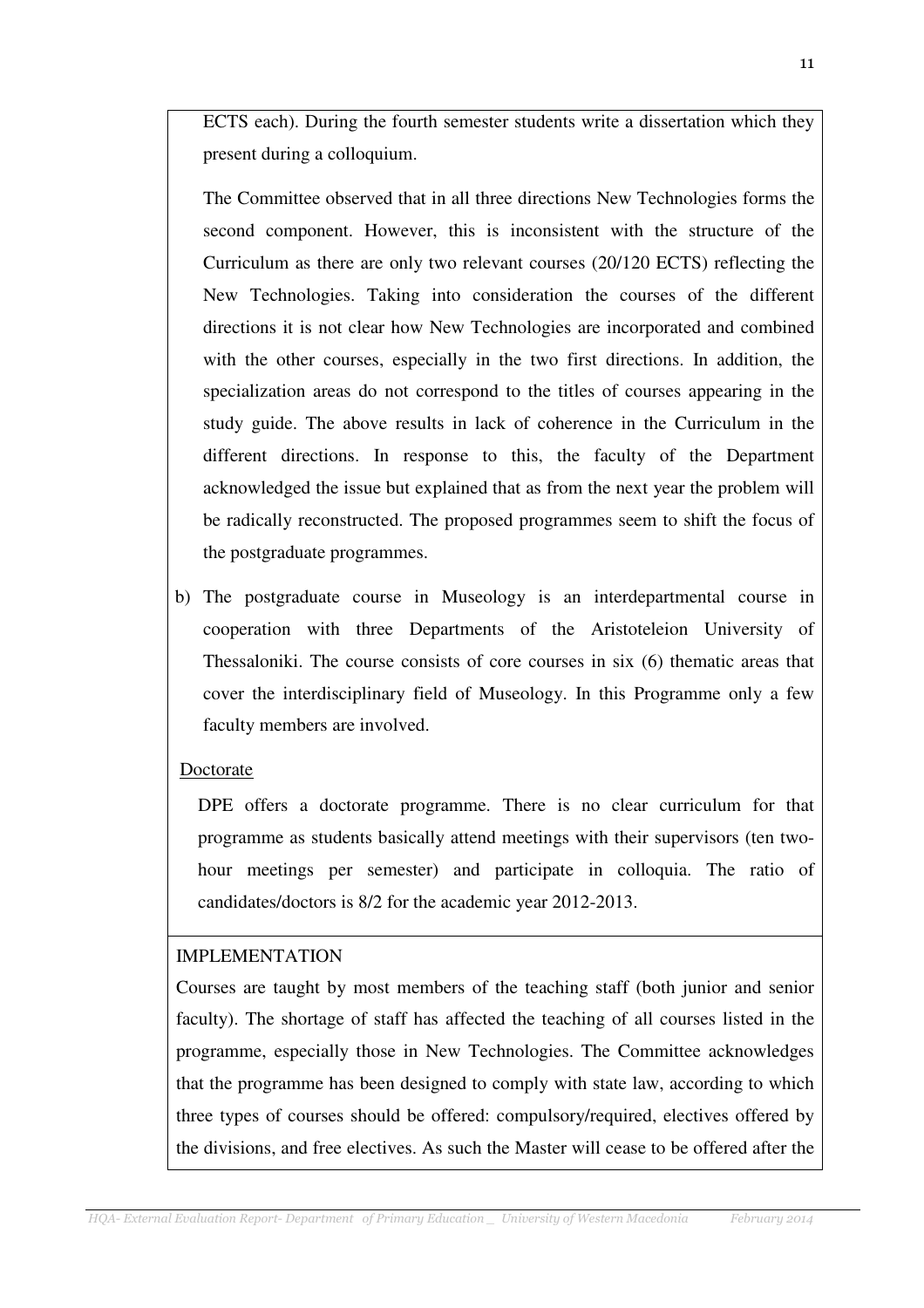end of this academic year. A new one is planned with new directions in its programme.

Evaluation and grading in each course are based on a written assignment and an examination. In the Museology Master, in addition to written essays and examinations, a variety of teaching and evaluation methods such as lectures, laboratories, seminars, symposia, educational visits to museums in Greece and abroad and reports of the visits, internships in museums are employed.

The Committee's interviews with the Masters' students revealed enthusiasm on their part for the quality of their studies. It appears that the student-teacher interaction within the Department is continuous and strong. Postgraduate students take an auxiliary role in teaching activities (they support the practicum) and some of them are employed in the Experimental High School of Florina.

A list provided by the Department shows a fair number of PhD dissertations to have been later published as monographs in Greece.

## RESULTS AND IMPROVEMENTS

 Like the undergraduate programs, the postgraduate programmes are designed by the General Assembly of the Department to fulfill its mission as a trainer of primaryschool teachers. The programmes retain their professional orientation which also characterizes the undergraduate programme. This accounts for its popularity reflected on the high number of applications each year.

The Department is currently in the process of revision of the Curricula. However, any significant change is unlikely to take place as there is considerable shortage of staff who could support other disciplines that might be proposed. The Committee encourages a closer cooperation with the Department of Early Childhood Education in postgraduate programmes too. An inquiry into financially supporting students admitted in the new Master Programme is advised.

With regard to the doctoral programme the Committee suggests a more coherent curriculum (with the inclusion of courses in research methodology and epistemology) and the institutional organization of seminars in which PhD candidates share and discuss their ideas and progress with their colleagues and members of the teaching faculty.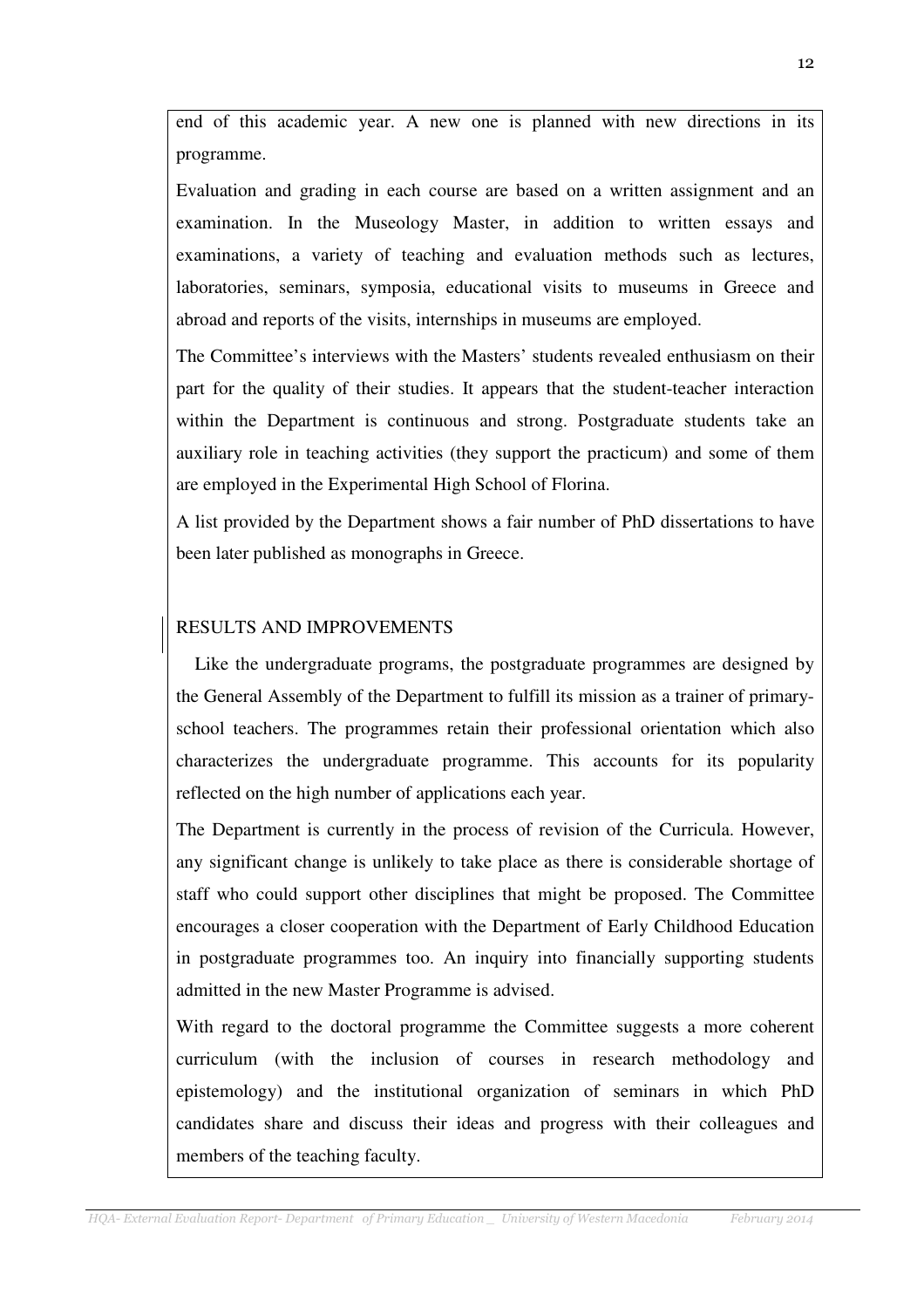# B. Teaching

#### APPROACH:

The Department adopts a clearly defined pedagogic policy and this provides the basis for reflection, discussion, and modifications when needed.

A large range of teaching methods is used which includes lectures in amphitheatres, tutorials, group work, work in the laboratories, and writing individual assignments. The Department has implemented throughout the use of an e-class platform, which allows students and tutors to both access and upload teaching material and also to engage in electronic communication.

As far as the undergraduate programme is concerned, students also have the opportunity to be involved in an extensive teaching practice, which includes, in the first place, observation of others' teaching at schools and, in the second place, acting as teachers. The active participation in this two-fold process is further supplemented by documentation on a regular basis. Students are asked to fill relevant forms and report on their experience (evaluation sheets) both as attendants and as teachers.

For compulsory courses the ratio is 1/100 in the amphitheatres and 1/25 in the laboratories but for this year the ratio has been affected due to the increased number (by 50%) of the students admitted and lack of teaching staff. Therefore, as it now stands, the ratio has turned to 1/145 and 1/55, which makes it clear that the Department is understaffed. This causes an additional workload for the present staff members, which inevitably affects the quality of teaching and working conditions.

The Committee has also observed students' satisfaction with the quality of their cooperation and relation with the staff members. Beyond what students expressed during their interview, this is reflected in their high evaluation scores of the teaching staff. In the postgraduate programme students are given the opportunity to participate in various research activities, involve in discussions regarding their experience (e.g. in teaching and research), and present their work in colloquia.

Students are provided with at least one course book which they can select out of two and also have access to other teaching material through the e-class platform and the library. Classes are equipped with new technology facilities but the use of ICT tools in teaching is not as extensive as would be desired. There is an e-class platform, wi-fi access inside the University building, and access to the use of computers through the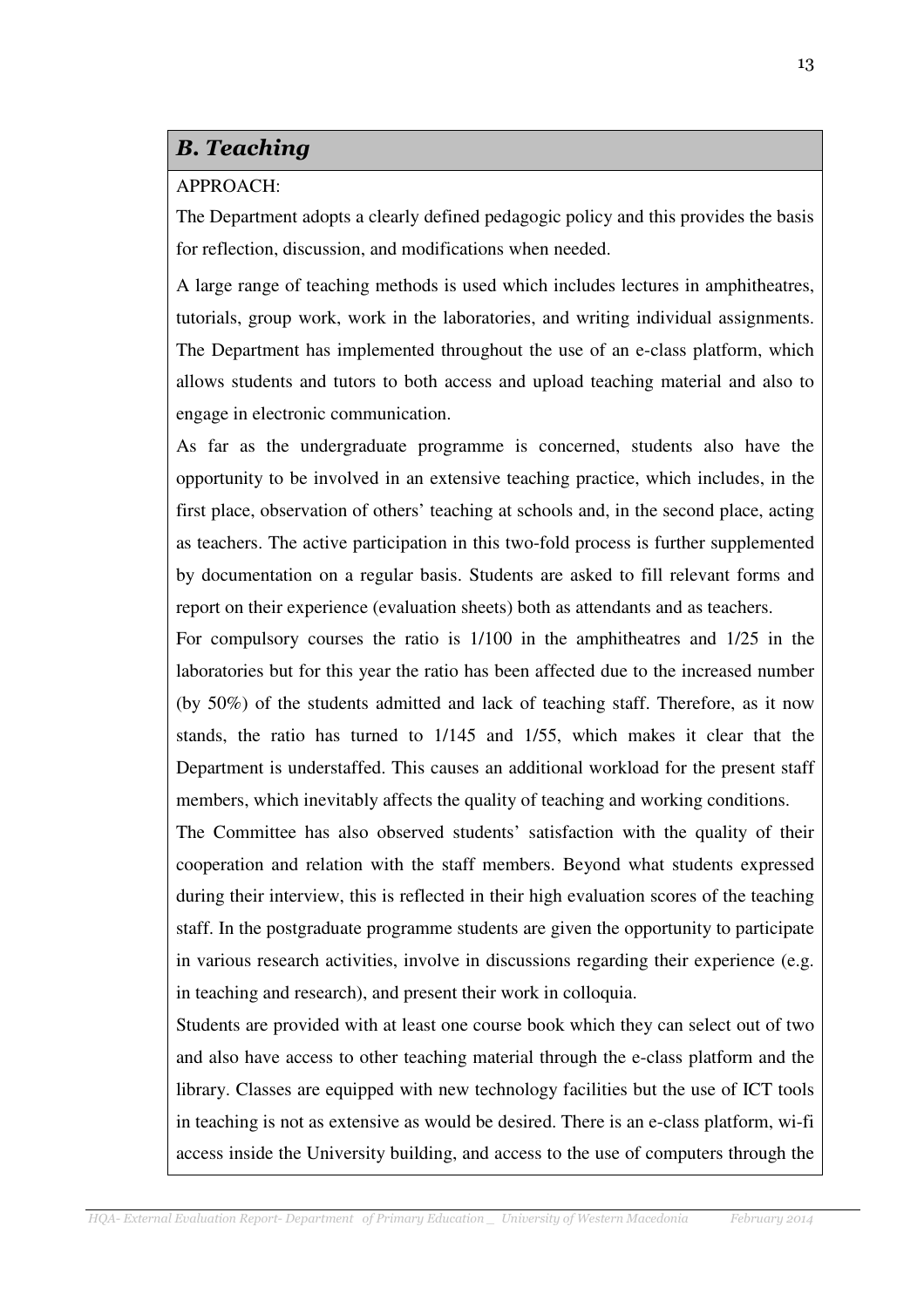laboratory. Lack of sufficient supporting staff has caused the closing of the laboratory at 3 pm, thereby limiting the access of students to computers beyond this time.

There is a variety of evaluation practices. The Committee welcomes that, apart from taking part in the written examination in the end of the semester, students are also evaluated by the essays they prepare on assigned topics, oral presentations, and their overall participation in class.

As far as the curricula of the individual disciplines are concerned, these are left to the discretion of the individual staff responsible for each discipline but have to be approved by the general assembly. Feedback from evaluation by the students is taken into consideration when it applies to possible (minor) alterations of the content.

In view of the above, one could argue that the Curriculum is a practically oriented 'compromise' between the primary teachers job requirements in Greece and the staff's availability and expertise.

The Department is currently in the process of revising the Curricula. However, any significant change is unlikely to take place as there is considerable shortage of staff members who could support other disciplines that might be proposed.

## IMPLEMENTATION

As far as the Committee can judge from the material that was consulted, the quality of teaching in the Department, overall, compares favorably to international and national standards. It is the staff's endeavour to keep the material and teaching methods up-to-date and as effective as possible. DPE maintains a close collaboration with the Experimental Primary School of Florina whose teaching staff mainly consists of its former students and current PhD candidates.

Undergraduate students feel that courses are offered with consistency and regularity to enable them to complete the degree within the standard four-year period. Faculty members are available to students beyond their office hours and respond to their email requests in short period of time.

More structured and proactive course guidance would be advised. Students seem to be unaware of the availability of student advisors although this appears as an institution in the Student Guide.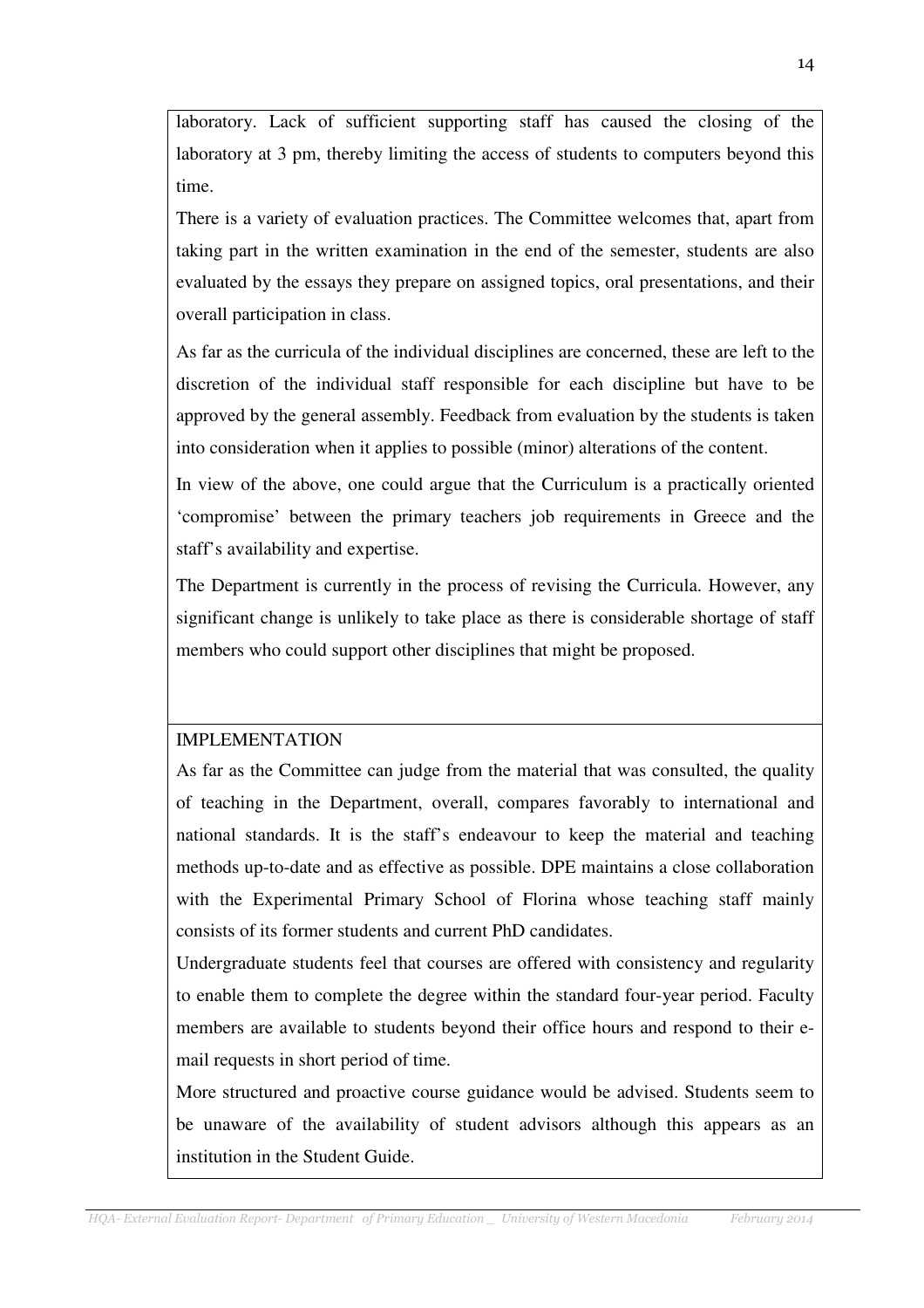Postgraduate and doctoral students report that they receive high-level guidance and direction for theses and dissertations from faculty advisors. However, although a Scientific Writing Guide is available on its website, the Department is lacking in well-organized and established mechanisms which would provide research orientations to doctoral students. As a matter of fact, there are no taught courses at the doctoral programme.

There is evidence of mobility of academic staff and students which is directly linked to the effectiveness of research with teaching. There are nineteen universities which the Department has official collaboration links through the Erasmus Exchange Programme. Yet, as mobility depends on financial resources provided by IKY (Greek State Scholarship Institution), the number of DEP members and students who have benefitted from this programme has been very limited. Aside from this, the Committee notes the successful completion of the Erasmus IP Borders of Western Macedonia programme titled 'People and space in the borderland of Western Macedonia' which involved the organization of teaching courses and seminars attended by 78 students.

Undergraduate students are regularly invited to evaluate their teachers in the end of each semester by filling in a given questionnaire. Even though not all of them participate in this process, the score the teaching staff receives is high.

### RESULTS

The positive evaluation of teaching by the students is indicative of its quality and good results. The satisfactory level of employability of holders of B.A. from the Department until recently attests to the efficacy of teaching they received during their study. It is no accident that members of DPE have been recruited by the Ministry of Education's service to author primary school textbooks and other teaching material. Several undergraduate students reported that, thanks to its good reputation, DPE was high in their priorities among relevant Departments. The same applies to its Master Programme which is not attended only by DPE's graduates.

#### IMPROVEMENT

The Department is proposing to find new solutions with regard to teaching, ranging from the wider application of new technologies, restructuring the examination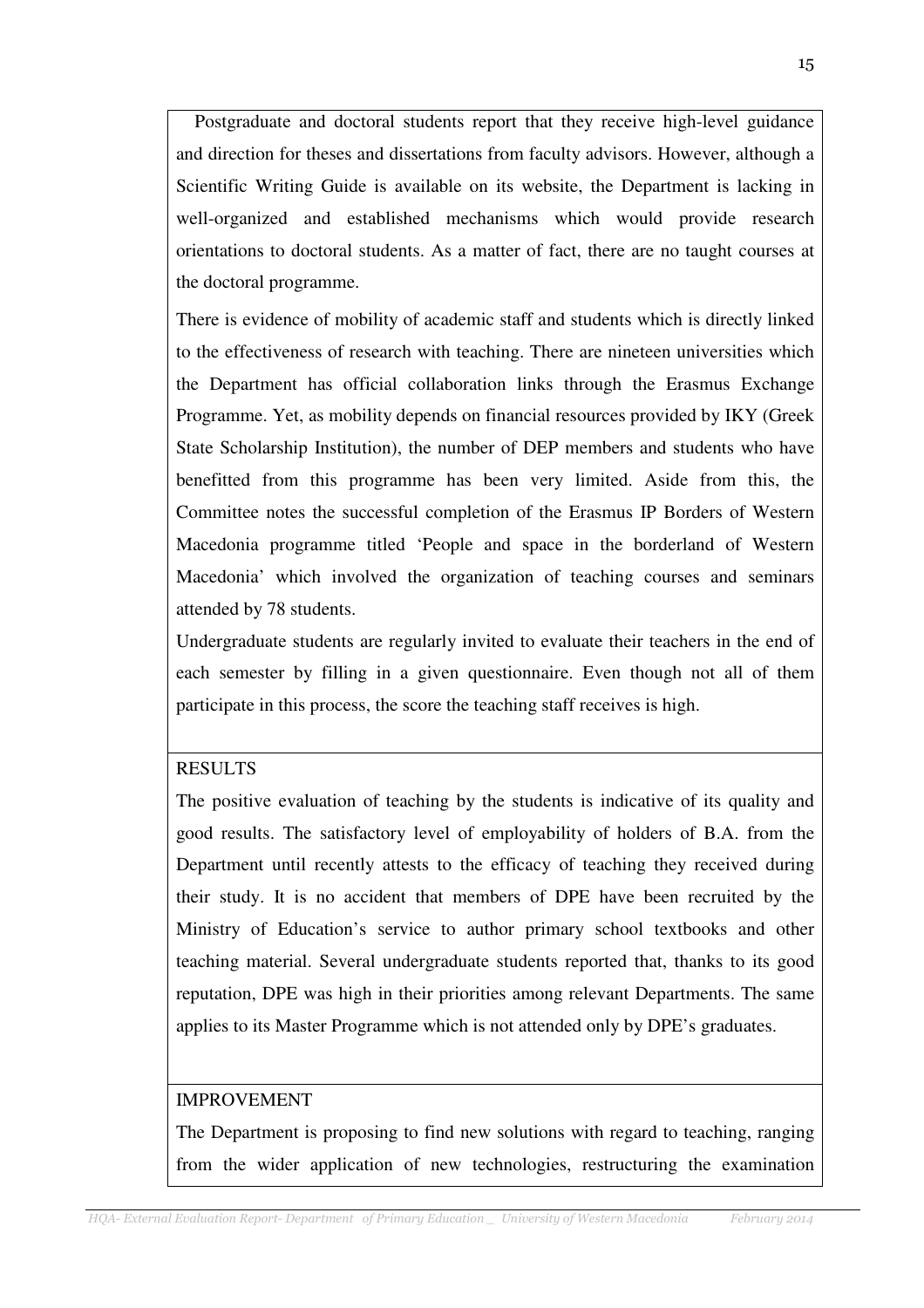system, introducing courses offered in three international languages (English, French, German) to offering new elective courses supported by other Departments. Likewise, the Department envisages a new format for the practicum which will relieve much of the faculty's teaching load and will benefit from the newlyintroduced institution of 'mentors' who will take over the supervision of students while working at schools. The Committee hopes that this change will not affect the quality of the practicum, which has been one of the major strengths of DPE. As stated by the Faculty and postgraduate students alike, laboratories must be reorganized so that they can be offered for research and teaching purposes. Moreover, although the computer laboratory has been implemented with many new computers, student accessibility is limited. The Department should strive to find alternative solutions and must extend the opening hours of the laboratory to the students.

## C. Research

For each particular matter, please distinguish between under- and post-graduate level, if necessary.

### APPROACH

DPE's research policy is claimed to promote new knowledge in the field of educational sciences, by encouraging research activities on education and learning processes, and other studies of significance, within the field of professional preparation and development of teachers. However, the department's research ambitions are thwarted by a fiscal reality which results in the staff's limited support which would ensure a more frequent participation in scholarly conferences and other fora. These activities would favour conditions for academic excellence. This being so, the staff has demonstrated a wide participation in conferences nationally and internationally. Cooperation in research and development projects at different levels and with a variety of partners is also worth mentioning. Financial incentives to conduct research aided from the Department's regular budget are minimal, while various attempts have been made to submit research proposals. In terms of available human resources, the research process, from formulation to implementation, is very much substantiated by undergraduate and graduate students. Research results are disseminated through publications in Greek and international journals, monographs, collective volumes, workshops, and presentations at conferences.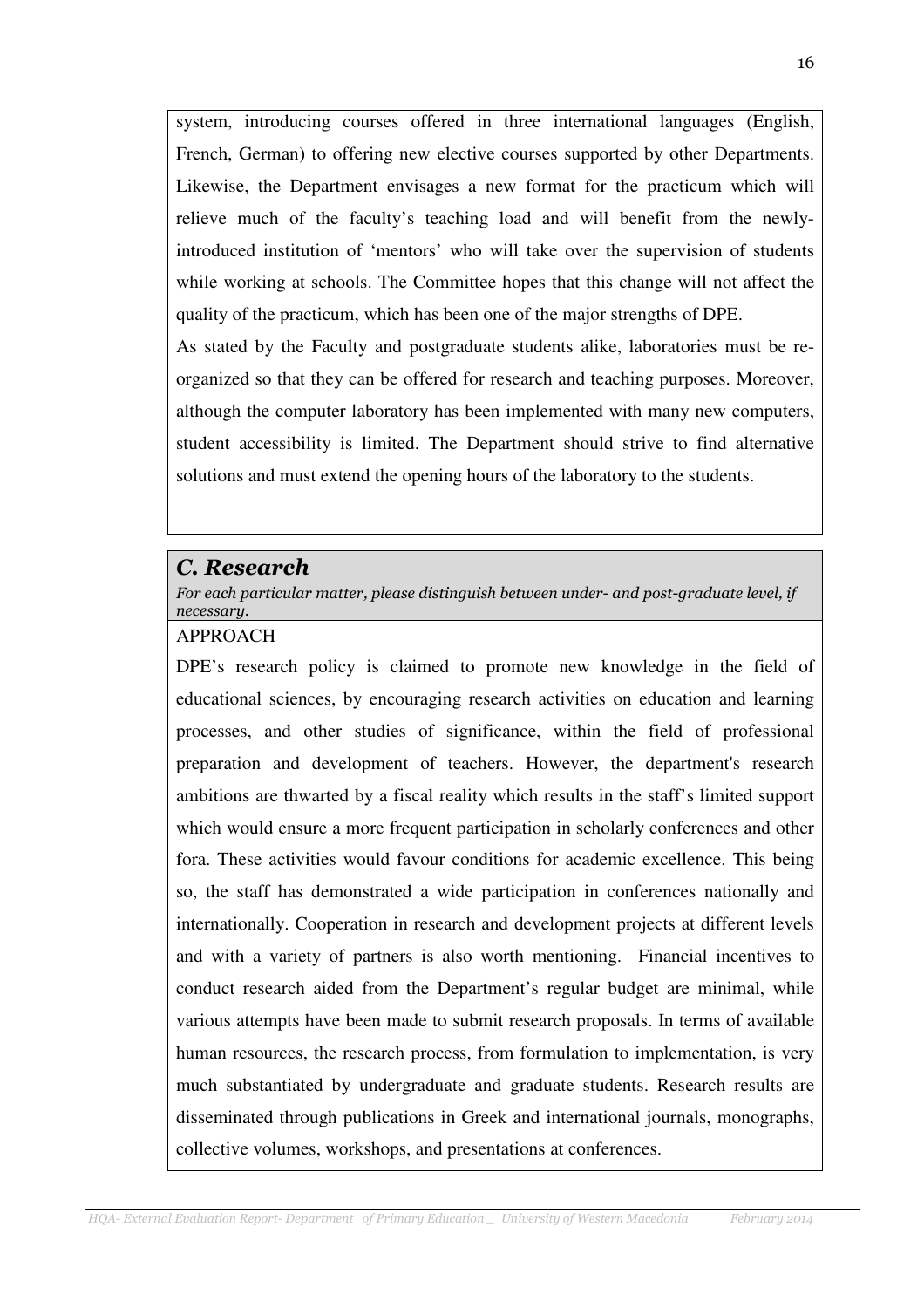A sound medium of diffusion of research carried out by members of the teaching staff, as well as by their colleagues from different countries, is the electronic edition of the Journal of the School of Education, *Menon* (see http://www.kosmit.uowm.gr/site/content/menon-journal-educational-research).

*Menon* is designed to meet international standards of scientific publications, with a wide range of academic issues. The journal is multilingual and articles may be published in one of the three international languages : English, French, and German.

Two laboratories of Natural Sciences are established and shared with the Department of Early Childhood, for teaching and experimental purposes alike. They are assisted by four faculty members. Infra-structure must be upgraded and updated and their space be extended in order to be sufficient for storing valuable instruments and devices. Meanwhile, the Department operates two institutionalized laboratories for the teaching of mathematics and local history; these lack in specific facilities. For that reason, the staff is occasionally compelled to use other rooms, such as the computer lab, although the milieu is not always suitable for the above purpose. Furthermore, despite the fact that the library has recently been renovated, there are no sufficient places to support collaboration and self-directed learning activities among students.

The financial support of DPE's research depends on funding from occasional European and Greek programs rather than regular budget resources.

DPE covers a broad range of research from basic to applied. This is supported by the research laboratories in order to advance productivity across multiple domains, ultimately promoting research-based teaching.

Publications by members of the Department cover different topics. Paper presentations in scholarly conferences with referees, though without proceedings, have generated 31.7% of the total publication volume which in terms of quantity constitutes the largest category. The other largest group of publications consists of papers published in reviewed conference proceedings (29.55%). Publications in refereed journals, Greek and international, amounts to 18.62%. In all categories 467 publications are recorded for the academic years 2011-2013. The average publication rate per faculty member amounts to approximately twenty (20) items.

Considering the fact that faculty members represent different disciplines and research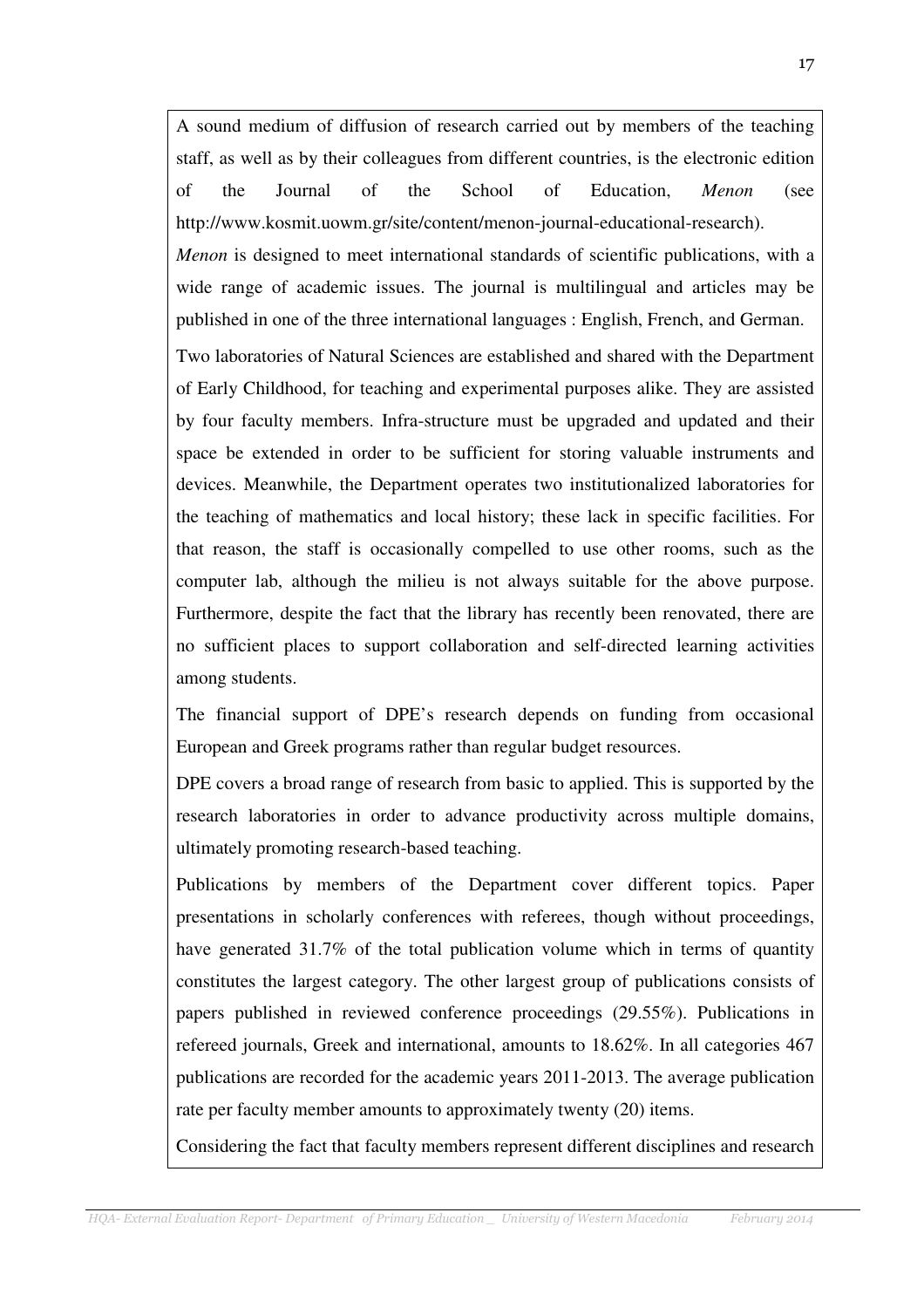areas, the Committee noticed variation in the number of publications among the individual members of staff, and strongly recommends to the Department to reflect upon its policy concerning the faculty's academic development.

### IMPLEMENTATION

The Department seeks to familiarize undergraduate students with current trends in research-based education and learning processes, and encourage its staff to engage the interest of students in carrying out research work. This involves exploring and analyzing primary sources, designing and structuring of scientific reports, reflecting in a critical way, taking into consideration the scientific conditions of knowledge production and its limitations, etc. In the Department prevails a culture of student participation in research programmes directed by faculty members, usually in the form of thesis supervision which later ends in joined publications in scientific journals and scientific conferences.

Throughout the undergraduate and graduate Curriculum, DPE promotes and supports research among students through offering research methodology classes.

PhD students are also expected to act as team members in research projects under the responsibility of their supervisors. Nevertheless, it is important to note that there are currently more than 30 PhD candidates in DPE. The Committee believes that PhD students should receive financial support to present their papers in international conferences and to receive valuable feedback in order to improve the quality of their studies.

## RESULTS

From the list of publication it appears that during the last three years the percentage of publications in international peer-reviewed journals remains at a not high level (0.54 papers per staff member). It must be also stressed that the number of 234 citations for the same time-span provided by the MODIP does not reflect an equally balanced distribution among staff members in terms of quantity and quality.

Much of the research output is undoubtedly the twenty-seven (27) doctoral dissertations that have been defended at the Department. Of these, five have so far been published by commercial publishers in Greece. It should be emphasized that the content of almost all of these theses deals with issues related to teaching in various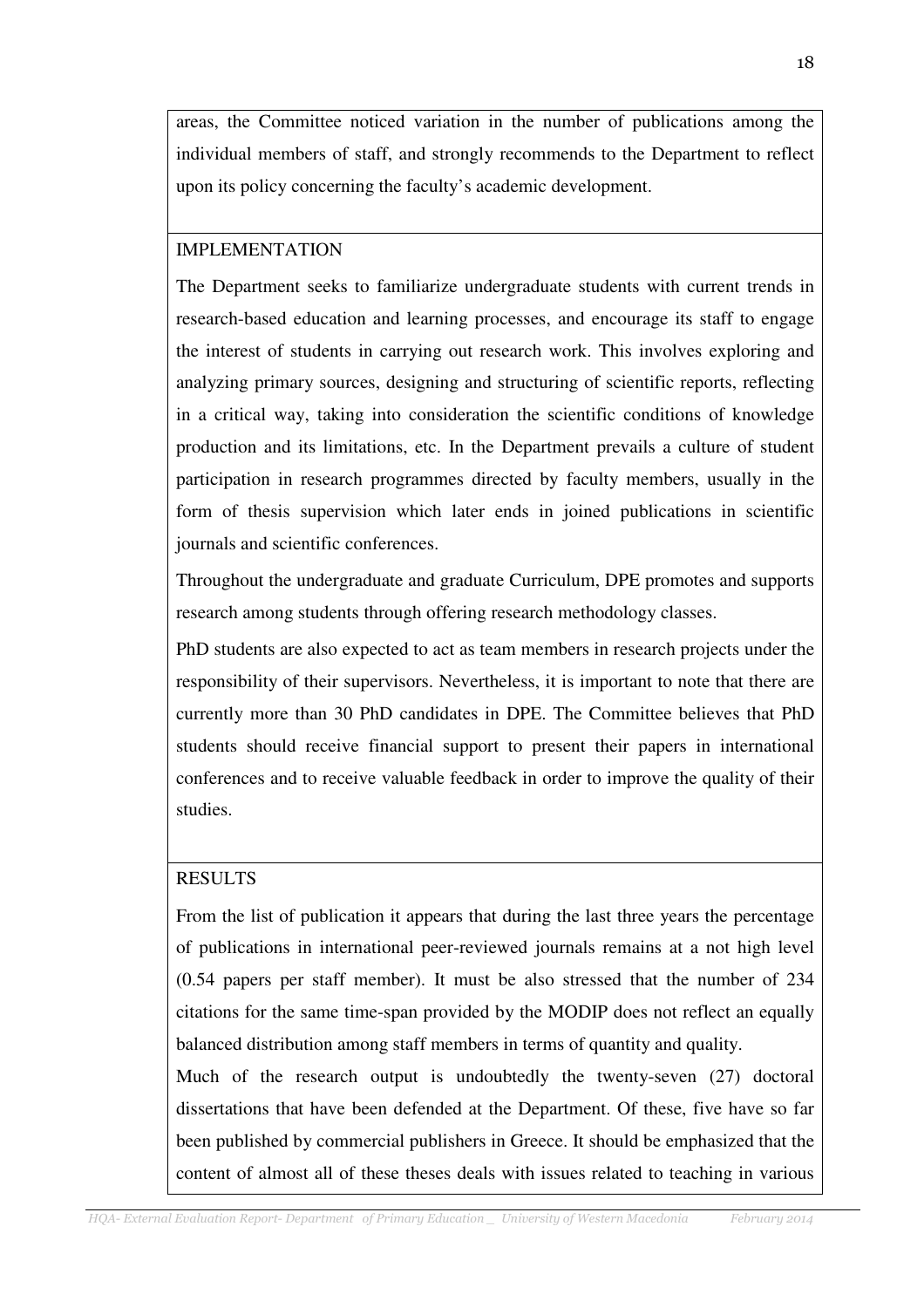subjects and to teachers' professional development at primary schools. Indicative is also the local dimension in some of the themes treated in the issued doctoral theses (e.g. *Teacher education: an evaluation of the practicum for graduate students at the Department of Primary Education in Florina).* 

The Committee also noticed that, apart from aesthetic quality, doctoral theses submitted to DPE lack uniformity and academic/institutional identity with regard to their editorial design.

## IMPROVEMENT

According to the Department's policy there are three main ways of supporting faculty members to undertake research and development projects. First, faculty members are encouraged to establish research laboratories and cooperate with other colleagues in an interdisciplinary way to develop research proposals of high quality. As no internal funds for supporting research are available, it is absolutely necessary for the University to provide opportunities for internal funding on a competitive basis. DPE acknowledged the need to provide internal funds for research projects but the available budget does not make such support possible. Second, DPE encourages faculty members to participate in research projects and strives to facilitate its academic staff to improve their research proposals. Third, DPE is in the process of enhancing its strategic collaborations with other institutions, taking parallel initiatives to organize international and national events (e.g. conferences) in Florina.

The production of research of good quality requires the existence of creative research environments. Such environments favour communication, dialogue, and cooperation and, among other things, enrich teaching with research findings. In turn, this requires a strong commitment by the Department to strengthen its research ground (methodology and epistemology) through strategic recruitments and course development.

The Department has set specific standards as to improve the quality of academic writing, graduate theses, and dissertations. This work is important and must continue. However, given that one of the main objectives of the Department is to prepare reflective professionals, with readiness to applying science-based teaching and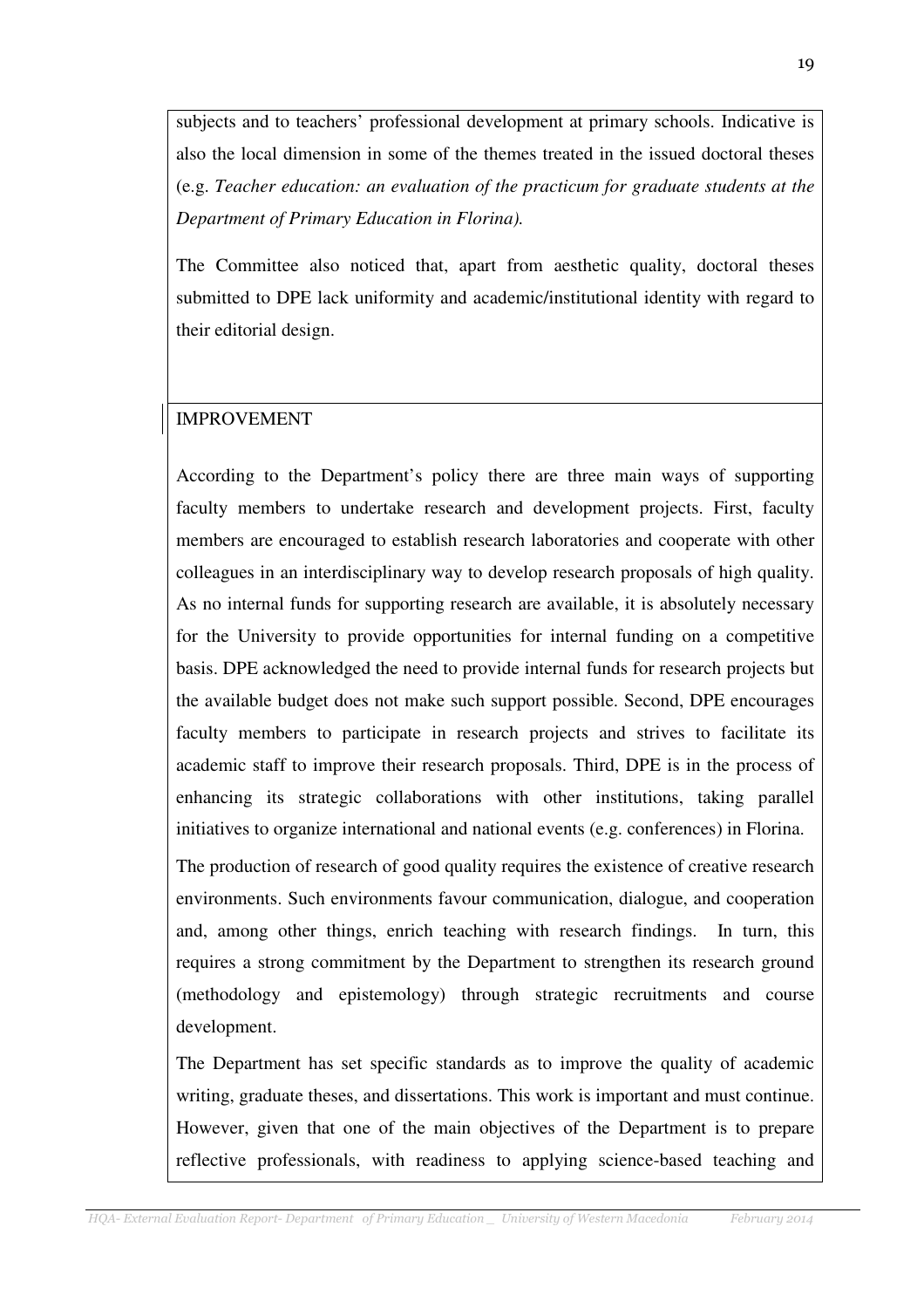learning methods, the preparation of a graduate thesis (*ptychiaki ergasia*) must be mandatory for all students. An additional reason for its integration into the Curriculum would be to harmonize the structure of the programme to other EU members teacher training regime.

Regarding scientific publications of the faculty members, the Committee notices a disproportionally large number of conference proceedings. At the same time it seems that only a relatively small proportion of the publications are published in prestigious journals across many of the areas of their activities. The Committee recommends that faculty members continue to make efforts to publish in internationally reputable refereed journals. This would presumably raise DPE's competitive research proposals at the national and, not least, at the international level. More external funding would inevitably create opportunities to securing doctoral funding.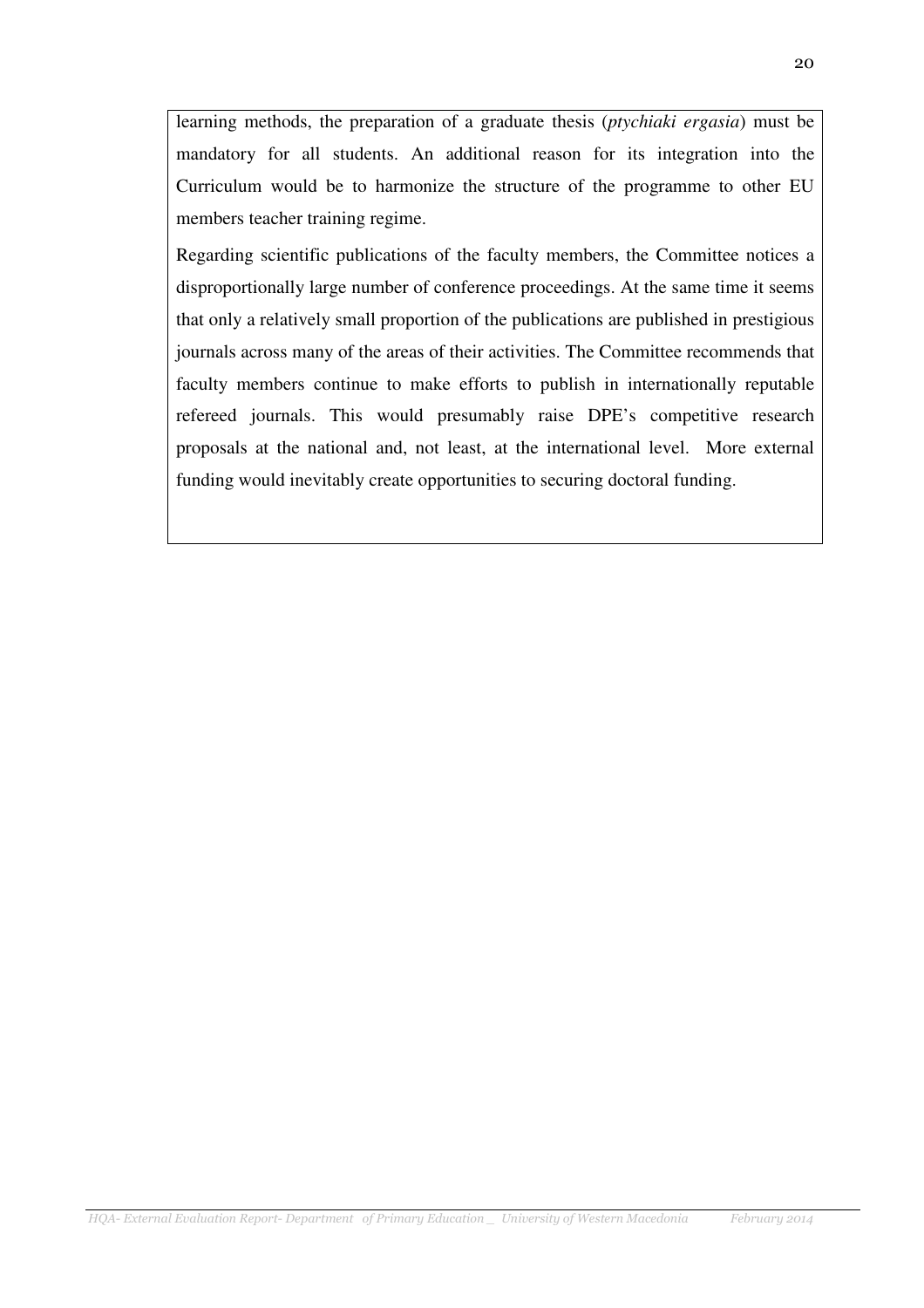# D. All Other Services

For each particular matter, please distinguish between under- and post-graduate level, if necessary.

### APPROACH AND IMPLEMENTATION

After surveying the Departmental facilities (laboratories, faculty and secretarial offices, library, auditorium), the Committee finds that support services for the academic community are adequate. The Secretariat of DPE currently consists of a director and three administrators, one of whom deals with postgraduate and doctoral students. The recent administrative reform which dictated that a considerable number of Greek Universities staff be transferred to other services or dismissed has not affected the Department. An internal evaluation extended to DEP members and students at the DPE records their overall satisfaction on their part for the administration's efficiency and readiness to help. Administrators argued that they respond to students' e-mails and provide necessary statements in short time. Yet electronic services like electronic student registration are still a desideratum. In spite of the distance, the communication with the central administration of the University which is in Kozani has not faced serious problems.

DPE is seriously concerned about the adequacy and resources of the library which, due to lack of funds, cannot be updated in the supply of books and journals. Electronic access to journals and databanks depends on renewal of subscriptions which is not currently self-evident. In sum, the library does not cover the needs of faculty member and students as it should.

 Attendance during teaching practice in schools and laboratories is mandatory. Though optional, the student presence in all other courses is satisfactory. In interviews with the Committee, the Department stated that they constantly expressed their wish to the Ministry of Education to stop large enrollments in DPE but to no avail. In fact, they have been asking that fewer students be admitted into the Department so that they can maintain their tradition of close interaction with students. Facilities with regard to athletic activities are limited; however, there is no evidence to suggest that they are widely explored by the students. The access of students with special needs to the building of the Department is not always possible.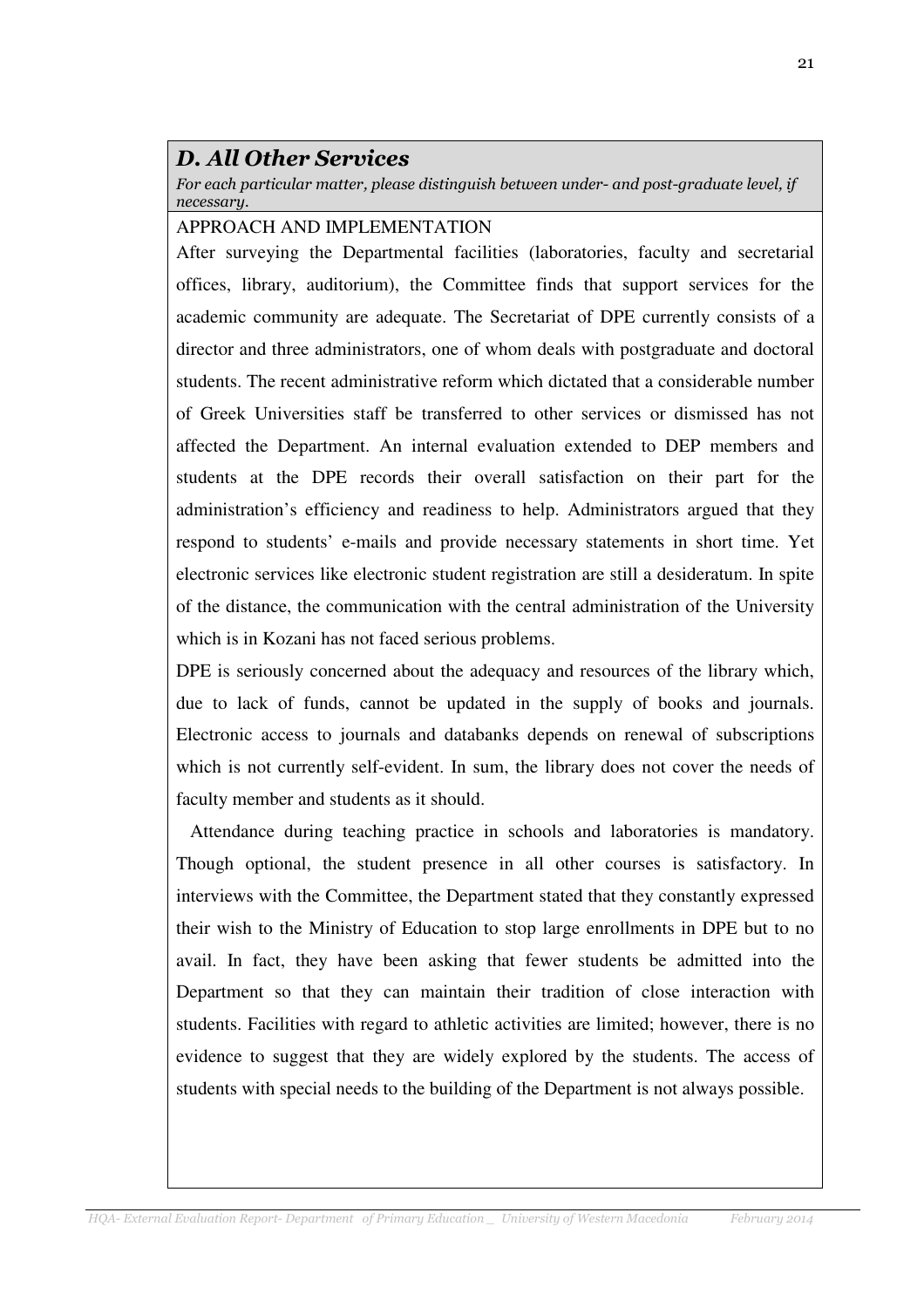#### RESULTS

The majority of services which support the teaching and administrative function of the Department is satisfactory. All in all, students' evaluation of these services is positive. Although teaching classes have recently been renovated, there are concerns about the sanitary conditions and the aesthetics of the buildings in which students spend most of their daily time.

#### IMPROVEMENTS

A major reconstruction of the buildings of the University at Florina has been planned. It is hoped that this will also improve current infra-structure (e.g. the laboratory of Music's security system and the acoustics of the athletic pavilion) and enhance the provisions offered by the University.

#### Collaboration with social, cultural and production organizations

The Internal Evaluation Report and Interviews with the academics of DPE revealed that there is a strong tendency to build collaborations and expand the Department's academic mission into activities which embrace the local society. This mission can be achieved through further sustaining the extended practicum (*dieurymeni praktiki askisi*) which by definition favours contacts with external partners.

Of particular merit is the Programme on literacy and numeracy initiated by the Dean of the School and five DEP members of the Department. Apart from favouring the idea of volunteerism, this aims at developing the skills of Primary schools students in language and the Mathematics and has had an enthusiastic reception by the municipality of Florina, the Directorship of Primary Education in the area, and the students of DPE.

Of equal interest were the initiative to organize in Florina the  $1<sup>st</sup>$  Festival on Natural Sciences and Techonology in summer 2013, exhibitions on the genocide of the Pontos in several cities of Macedonia, and activities in support of the function of the train which links Florina to the rest of Greece. The same can be held with the collection of historical material to promote the study of local history.

Such initiatives as the short film on the use and potential of electric power produced in W. Macedonia may generate a closer collaboration with the State Company of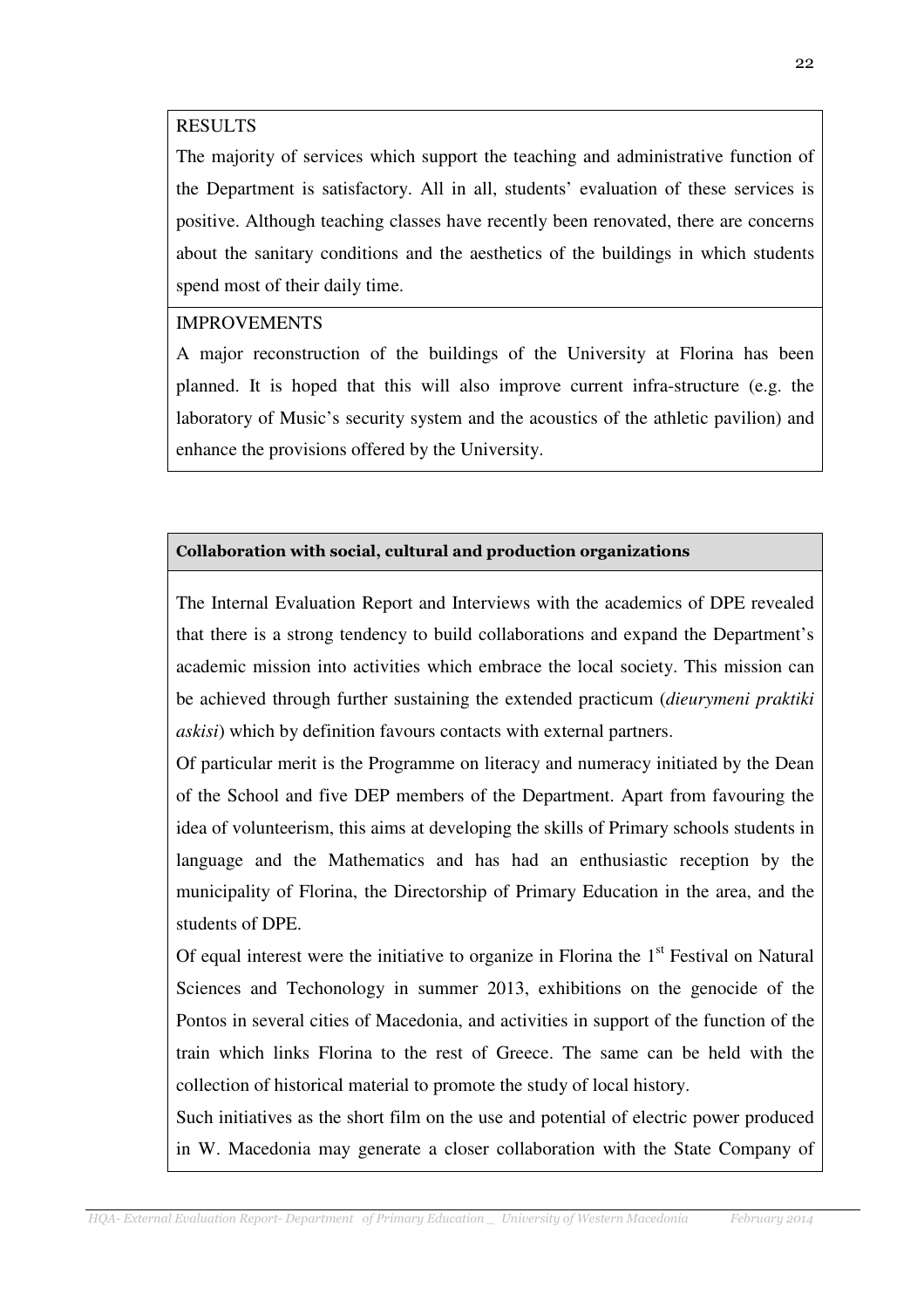Electricity (D.E.I.) which is responsible for financially supporting the area. This collaboration may result in providing significant funds which will help the Department's research activity.

## E. Strategic Planning, Perspectives for Improvement and Dealing with Potential Inhibiting Factors

For each particular matter, please distinguish between under- and post-graduate level, if necessary.

DPE has a long and distinguished history and plays an important role in the intellectual, cultural, and social life of an area located at the Greek border. This long-established tradition calls for DPE to maintain high standards of educational quality. However, there are inhibiting factors which affect the healthy running of the Department at three different levels.

### a. At State level:

1. The budget has been severely reduced and is neither stable nor predictable.

2. Student numbers have increased to more than those whom the Department can admit and support by its facilities. Faculty members are often called on to do additional work such as teaching in postgraduate programmes and offering instruction for which they receive no extra income.

3. Changes at the Curriculum of the undergraduate and Master Programmes heavily depend on central Greek State administration (the Ministry of Education), a fact that makes developments and changes a slow process. As a result, innovative initiatives are discouraged.

4. There is no stable framework securing external partnerships with schools and other educational centres, etc., that are necessary for student training and outreach.

5. Delays in electing and appointing academic staff affect the function of some important activities (e.g. the case of ICT specialist).

## b. At Institutional Level:

- 1. Lack of research infrastructure, support, and funding.
- 2. Conditions of insecurity as to which extent the programme of foreign languages, of courses in computers, and of Greek languages can be offered.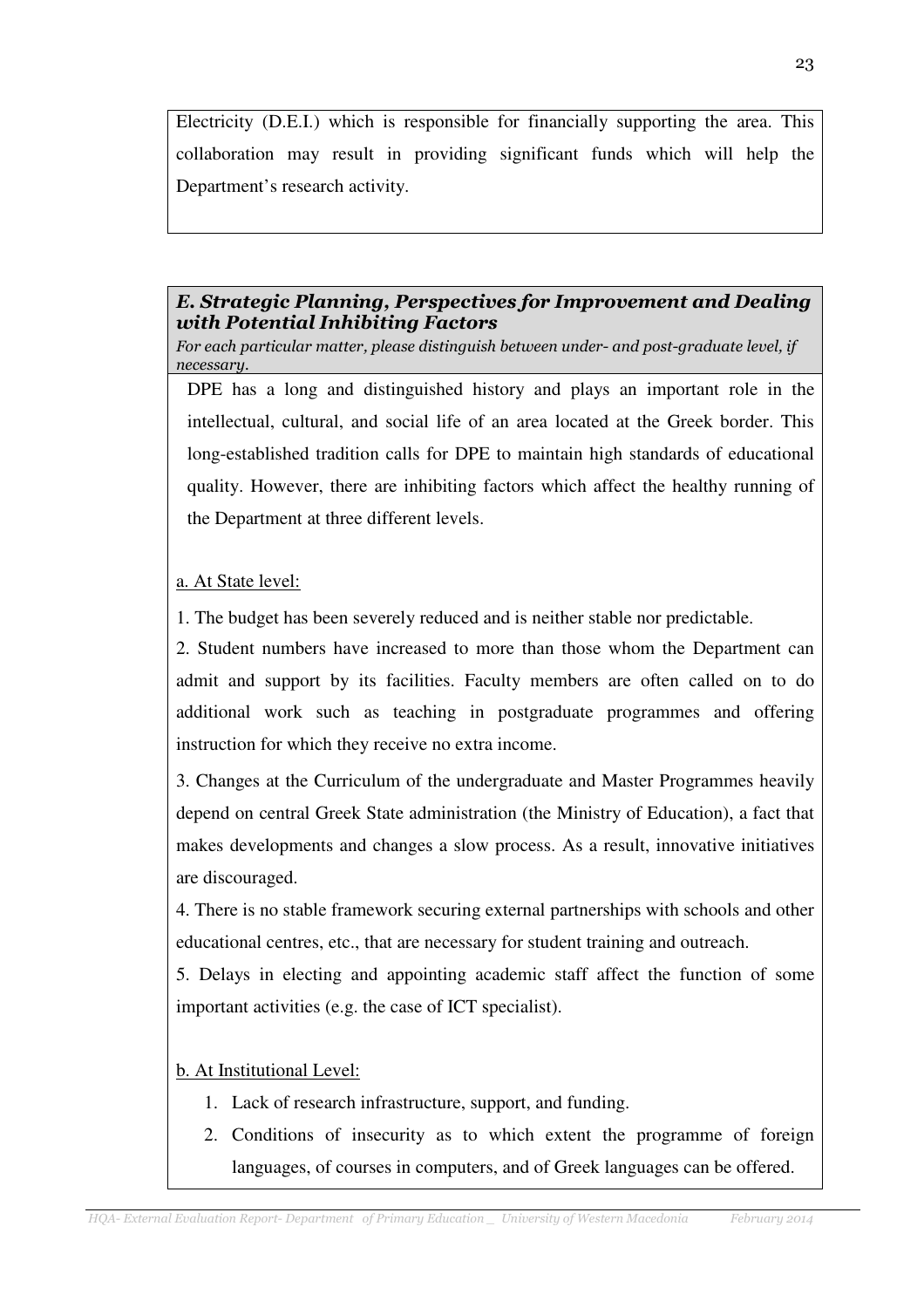c. At Departmental Level:

- 1. Disproportionate numbers of academic staff in some research fields.
- 2. Lack of a well-structured and coherent Research Plan which would exclusively address pedagogical issues and would aim to the contribution of DPE to the theoretical development of the field internationally. This is particularly obvious in the current structure of the Master Programmes.

# *Planning, Perspectives for Improvement*

The Committee received a revised version of the Strategic Planning which records the Department's intentions and ambitions with regard to its future development. As already stated, the Master is under reconstruction which will reshape much of its actual programme and will lead up to its rationalization in terms of the running of human resources.

DPE offers a strong combination of theory and practical training. Its students can be hired as teachers in primary education. DPE has managed to employ faculty members committed to the mission of their Department who are keen on supporting student learning and undertaking various research projects. Their aim to establish a closer relationship with neighbouring universities in FYROM and Albania is commendable. This may be achieved through student and staff exchanging programs and conducting research projects of common interest.

This said, the Department envisages the following actions and initiatives which refer to its structure and human resources :

- presence of visiting professors from Greece and abroad
- more extensive use of e-class platform
- acquisition of a software which detects plagiarism
- establish a wider network of libraries in Western Macedonia
- institutionally establish and integrate the programme of extended practicum (*dieurymeni praktiki askisi*) into the Curriculum
- the continuation of the Department's educational role in the local community
- further support the Festival of Natural Sciences and Technology which brings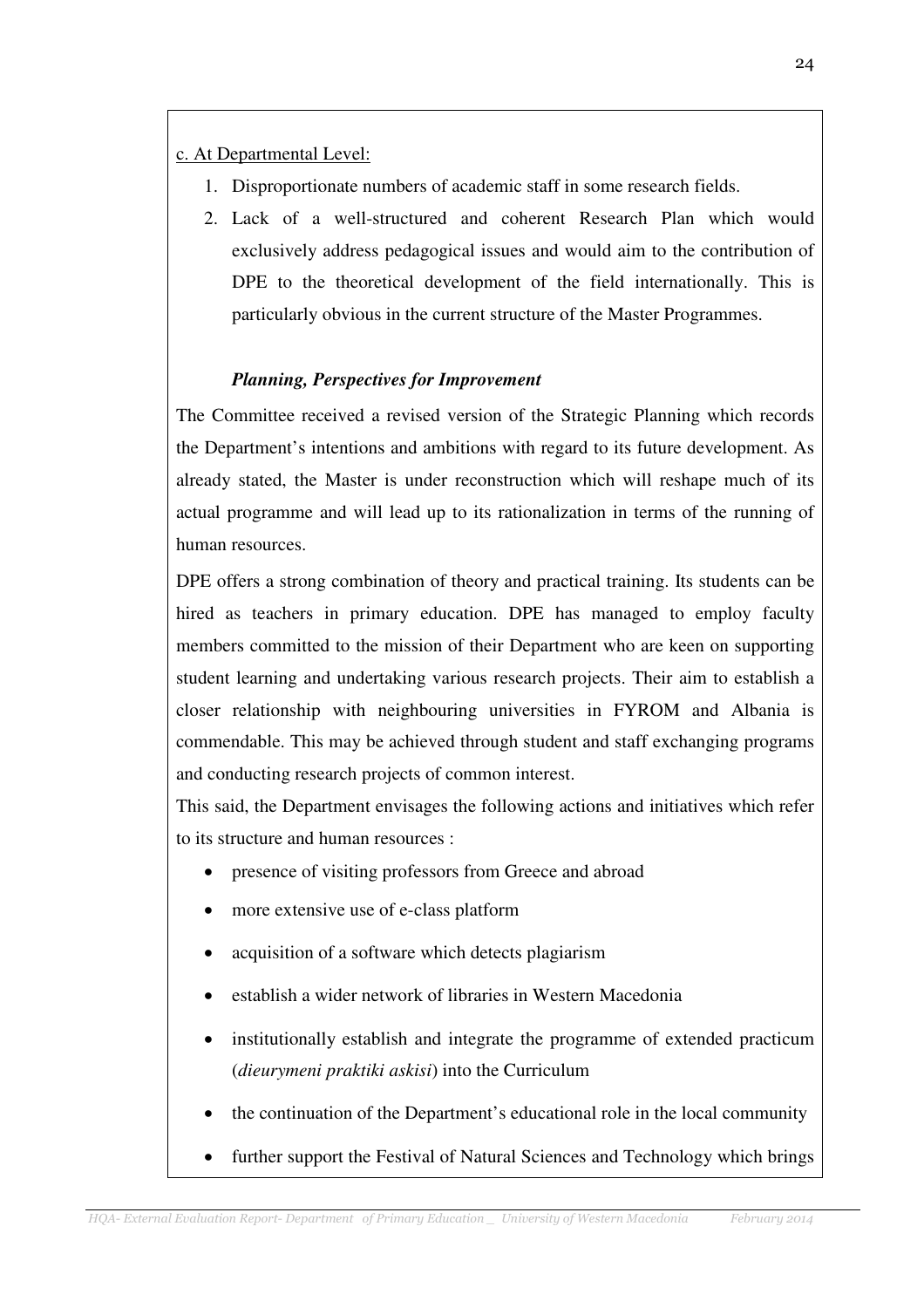closer science and technology to society

- developing the pilot programme of volunteering which would help children facing learning difficulties (i.e. literacy and numeracy)
- create a centre of Greek Language Learning which will teach the language to foreigners and members of the Greek diaspora
- confirm the regular function of the *Menon* journal issued by the School of Education and its integration into international databanks
- encourage the function of summer schools on a regular basis and with the endorsement of ECTS (e.g. the one in the village Kladorachi)

The Committee strongly supports the idea of the reconstruction of the Master Programme and recommends a tighter collaboration with the Department of Early Childhood Education. A coherent proposal and a not widely extensive programme, closely linked to the research interests of the faculty, will warranty its better function. Given that fees will be introduced, a possibility of providing scholarships should be considered.

The Committee is full-heartedly supportive of the above planning which contrasts the difficulties and pessimism now experienced in all Greek universities. It is believed that such planning will reinforce the visibility of DPE and strengthen its educational role at a local and a national level. Several of these developments are already implemented and under way whereas some others are contingent upon external resources.

# F. Final Conclusions and recommendations of the EEC

For each particular matter, please distinguish between under- and post-graduate level, if necessary.

 The Department traces a long history in the training of primary-school teachers in Greece. It boasts of several honorary distinctions awarded to its members. Its function in a town located at the Greek border and the commitment of its staff to promote its cultural role in the area substantially adds to its academic profile. Its current Curriculum embraces all three levels of higher education (undergraduate, postgraduate, doctoral). In view of these factors and its overall academic quality, the Department is in a position to achieve higher standards. Although it acknowledges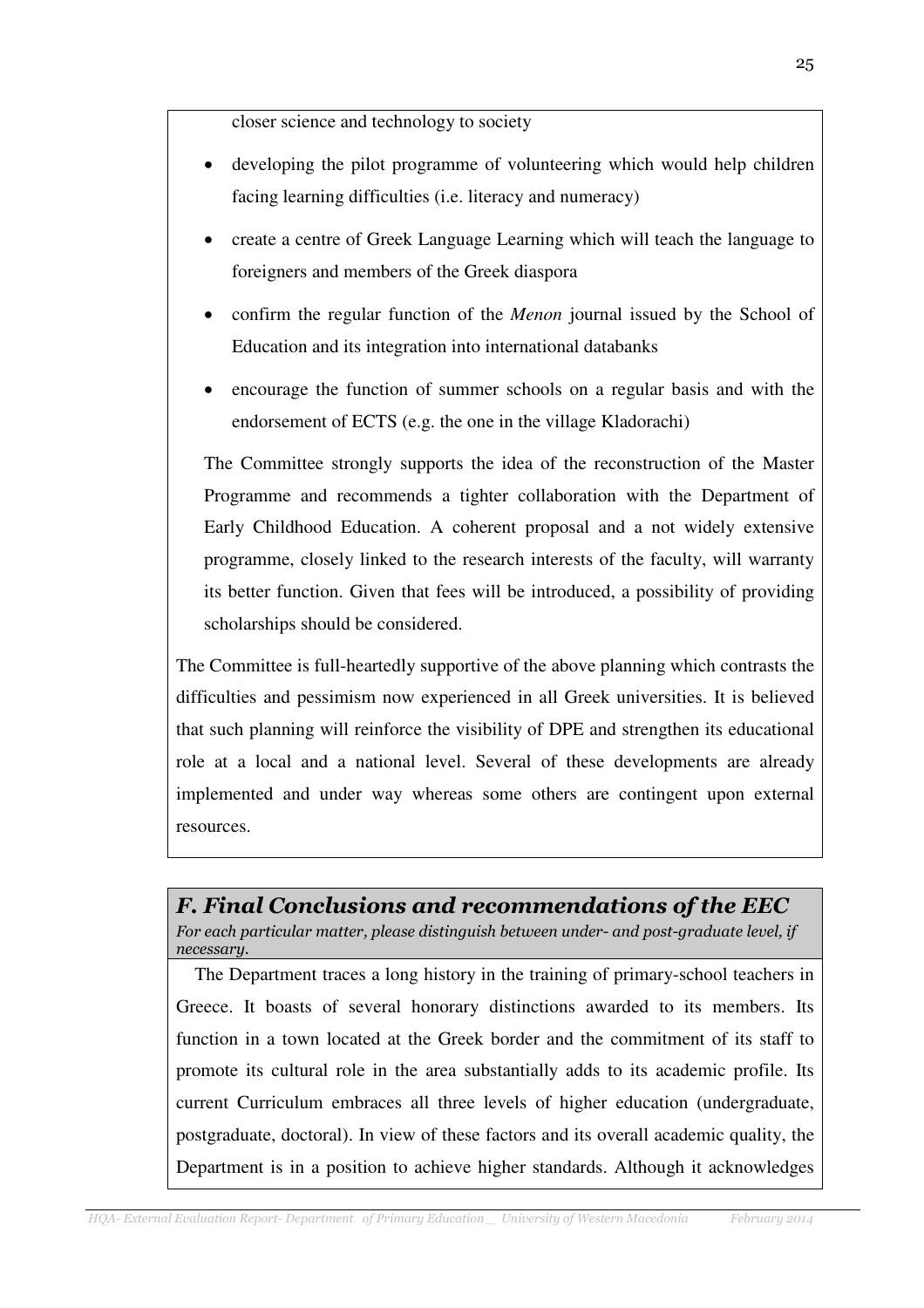the current financial difficulties facing the Department, the Committee believes that the following recommendations, especially those focusing on internal adjustments, will facilitate this progress.

# A. **About Curriculum**:

- Develop a mechanism to ensure the effective implementation of the Curriculum
- Improve the implementation of the current Curriculum by supporting the teaching of topics that are currently not secured and thus maintain the balance of theory and practice in taught courses
- Restructure the Curricula of both postgraduate and doctoral Programmes in order to achieve coherence, efficiency, and adequate academic support of students
- Integrate aspects of teaching which demonstrate originality and are not offered in other peer Departments (extended practicum, summer schools, etc)
- Familiarize students with the institution of the academic advisor and introduce the role of counsellor as an important part of student life in the Department
- Offer courses on academic writing and research methodology at the doctoral level
- Achieve uniformity and coherence in editing matters for the doctoral theses submitted to the Department

# **B. About Teaching:**

- Build on the strategic plan of the Department and reinforce the extroversion of its teaching and research practices
- In order to further the Department's mission to education promote a life-long learning perspective at both undergraduate and postgraduate levels
- Promote regular visits of academics from Greece and abroad

# **C. About Research**

• Try, where possible, to develop a strategic plan, coherent and visible across specializations in the Department, for coordinating and harmonizing its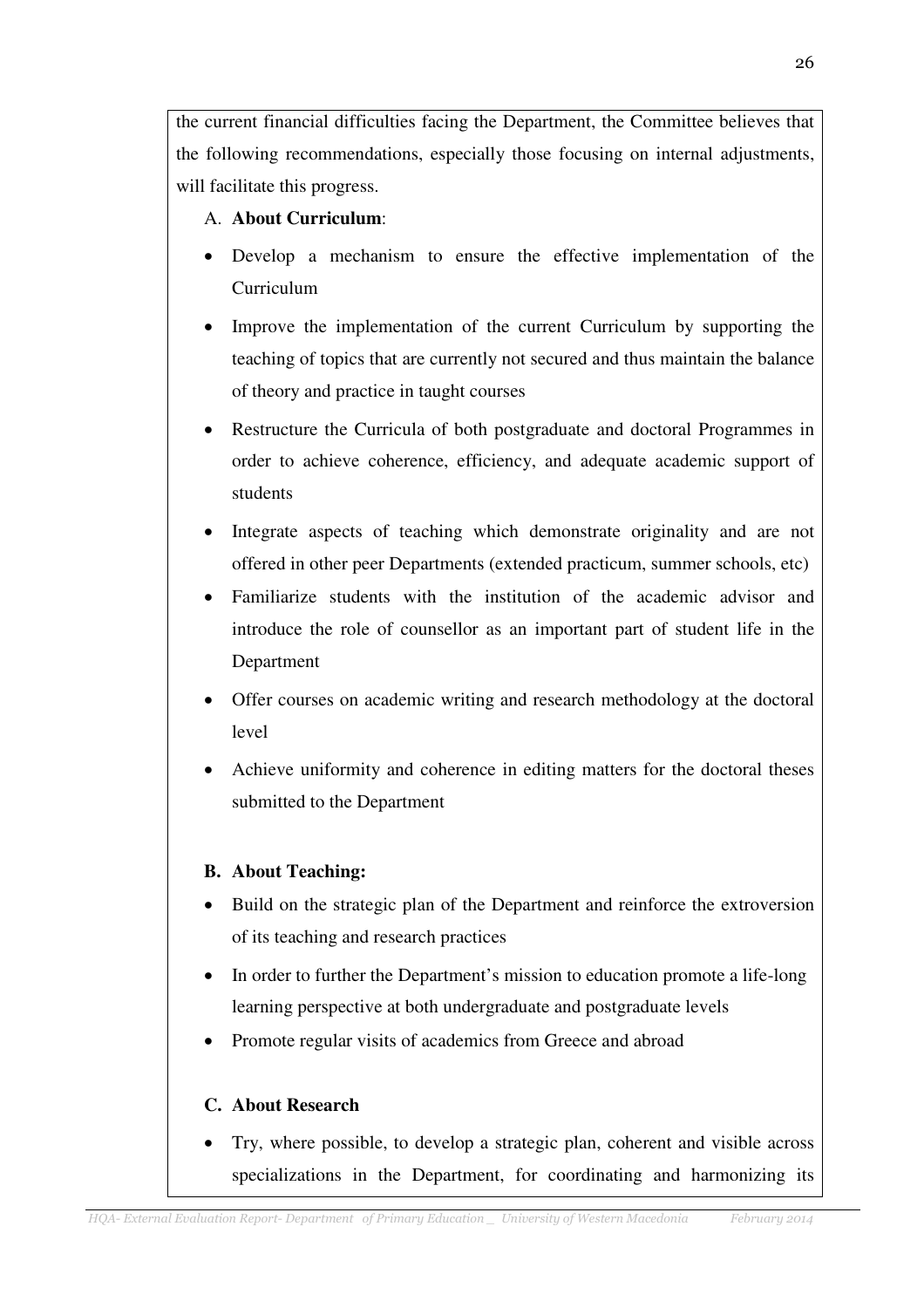strengths and expertise

- Create a culture conducive to publishing more peer-reviewed research in good international venues (including scholarship written in English), even as current activities in peer-reviewed Greek publications continue
- Involve experts in writing research proposals under the auspices of the Governing Board of the University of Western Macedonia
- Maintain the publication standards for the journal *Menon* and publicize its electronic edition more extensively

### **D. About Funding and Resources**

- Rationalize the distribution of resources to extant and active Laboratories
- Engage with possible sources of funding postgraduate and doctoral students, especially from local industries

#### **D. About Collaborations**

- Establish a cooperation between the postgraduate course of Museology and the laboratory of local history in order to create a museum that could be also used for educational and research purposes
- Confirm and reinforce all initiatives (festivals, music performances, etc) which involve cooperation with local partners
- Establish cooperation with other partners in order to make the Greek Language Teaching Centre function on a regular basis
- Explore collaborations and shared-courses with the University's Department of Early Childhood Education
- Enrich the School's library with books, international journals, and other educational electronic material. Familiarize students with its use